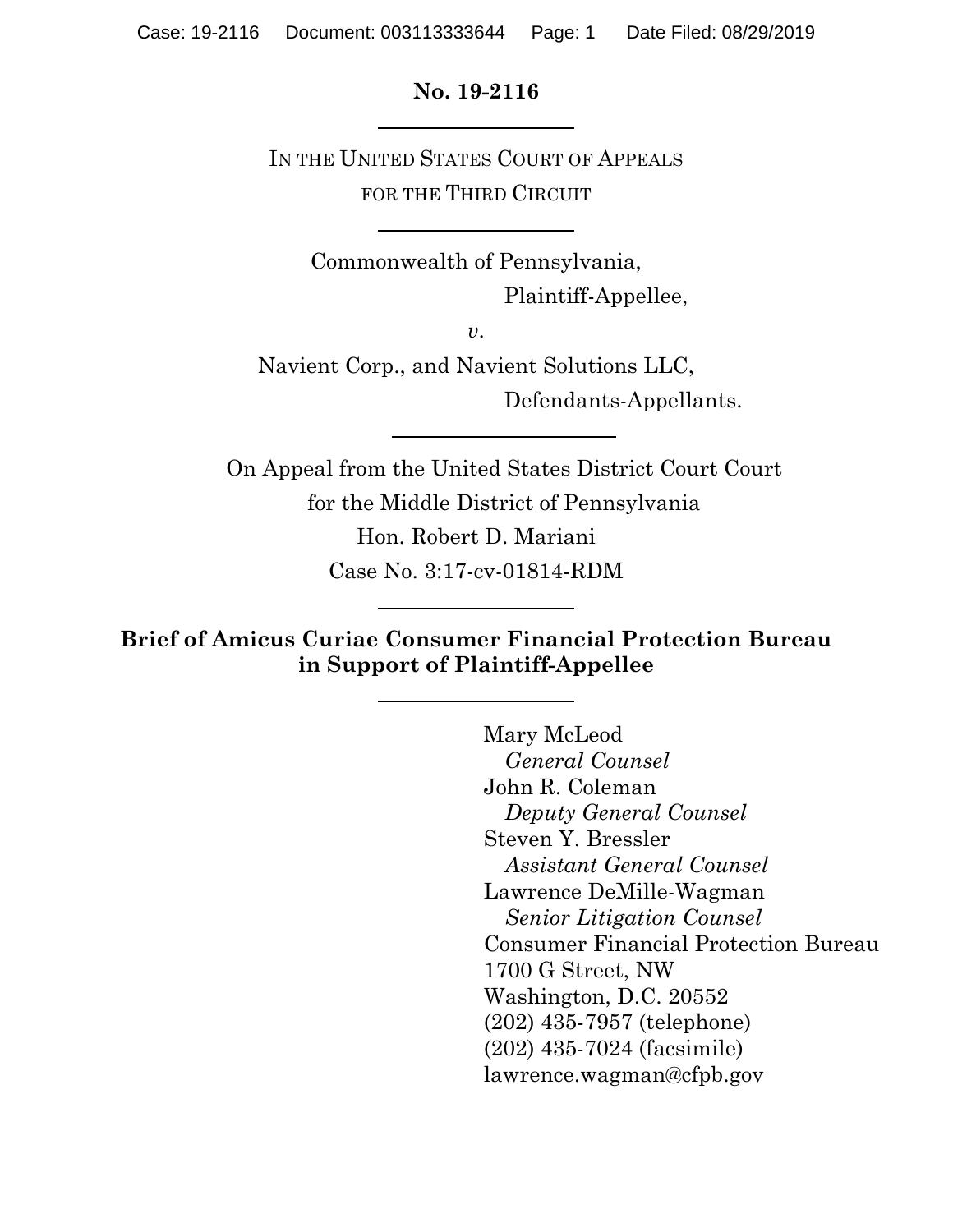# **TABLE OF CONTENTS**

## **PAGE**

| SECTION 5552 OF THE CFPA PERMITS STATES TO<br>BRING CLAIMS SIMILAR TO CLAIMS                                  |
|---------------------------------------------------------------------------------------------------------------|
| A. When Congress wants to prohibit parallel state<br>law enforcement actions, it does so specifically, and it |
| B. Congress did not implicitly prohibit parallel<br>federal and state actions to enforce the CFPA  16         |
| 1. The notice provisions of $\S 5552$ do not bar                                                              |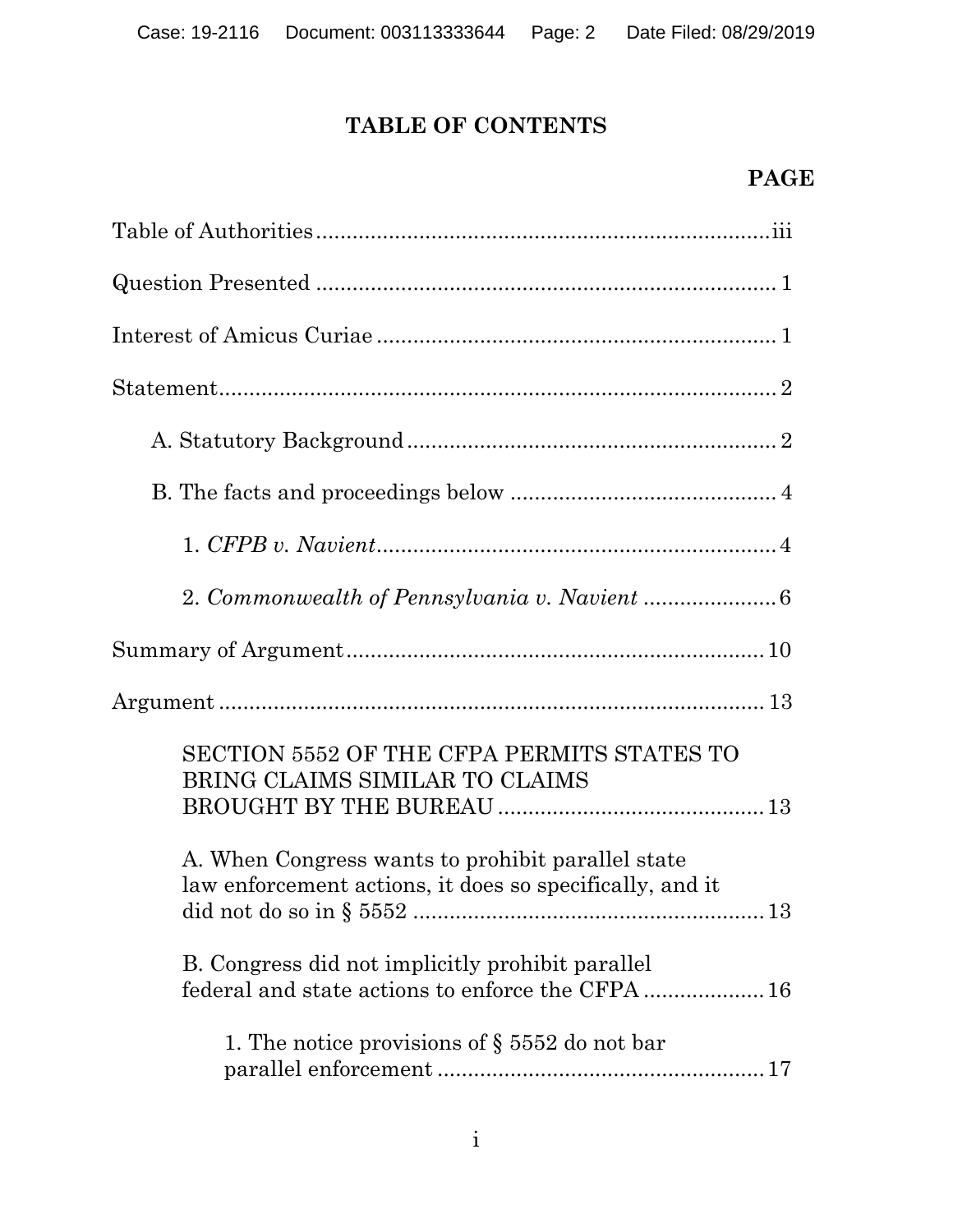| 2. The right to intervene provided by $\S 5552(b)(2)$  |  |
|--------------------------------------------------------|--|
| C. Navient's concern regarding judicial resources does |  |
| D. The canon of constitutional avoidance does not      |  |
|                                                        |  |
|                                                        |  |

Combined Certifications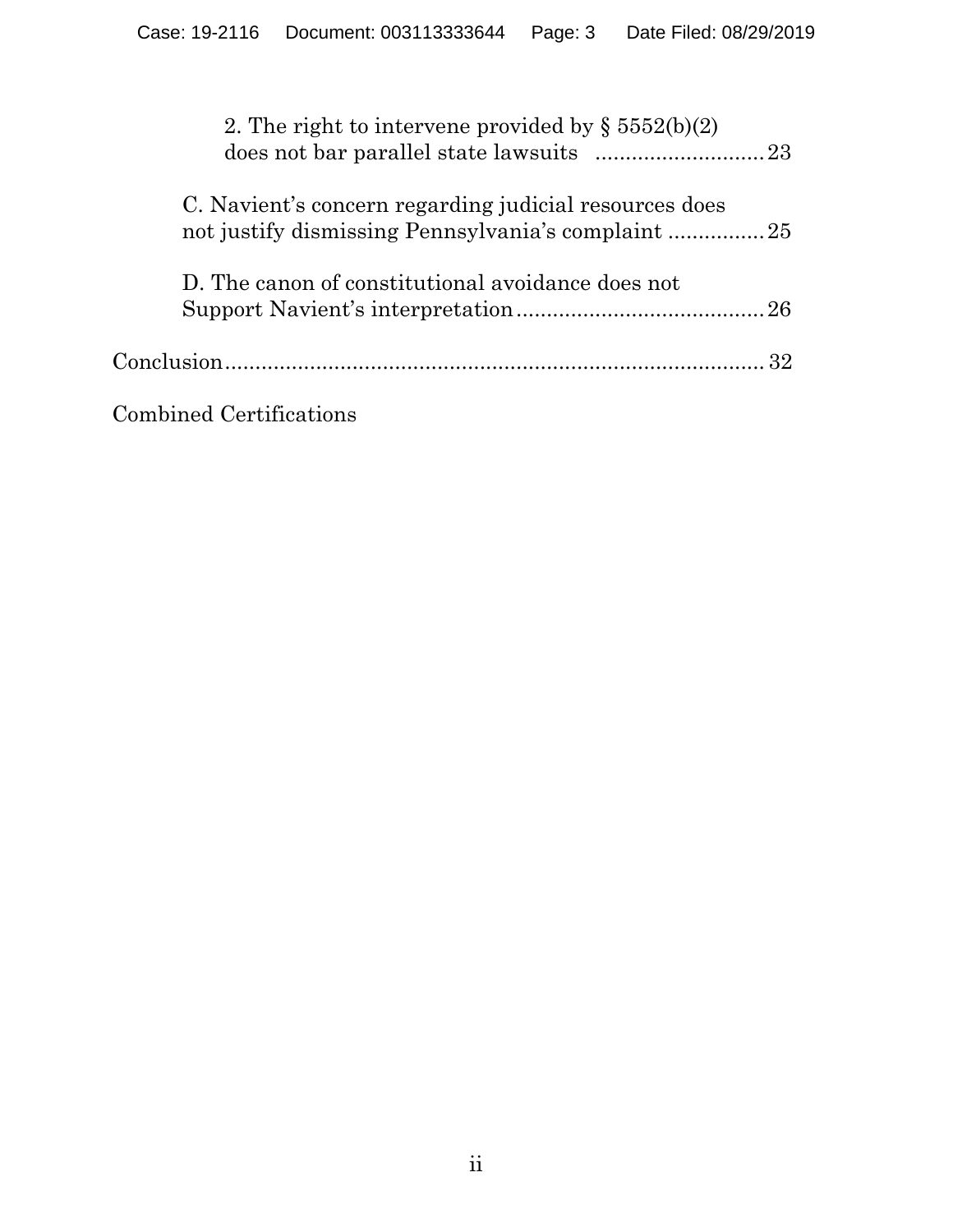# **TABLE OF AUTHORITIES**

| <b>PAGE</b><br><b>CASES</b>                                                                                                                                                        |
|------------------------------------------------------------------------------------------------------------------------------------------------------------------------------------|
|                                                                                                                                                                                    |
|                                                                                                                                                                                    |
|                                                                                                                                                                                    |
| $CFPB$ v. Navient Corp., No. 3:17-cv-00101-RDM                                                                                                                                     |
| <i>Harris v. City of Philadelphia, 35 F.3d 840 (3d Cir. 1994)</i> 29                                                                                                               |
| Johnson v. Wynn's Extended Care, Inc.,                                                                                                                                             |
|                                                                                                                                                                                    |
|                                                                                                                                                                                    |
| Navajo Nation v. Wells Fargo & Co.,                                                                                                                                                |
| Riley v. St. Luke's Episcopal Hosp.,                                                                                                                                               |
| T&N Ltd. Comm. of Equity Sec. Holders of Federal-Mogul<br>Corp. v. Official Comm. of Unsecured Creditors<br><i>(In re Fed. Mogul-Global, Inc.),</i> 348 F.3d 390 (3d Cir. 2003) 22 |
| United States v. Hartwell, 73 U.S. (6 Wall.) 385 (1868)  31                                                                                                                        |
| Walton v. Eaton Corp., 563 F.2d 66 (3d Cir. 1977)  23, 24                                                                                                                          |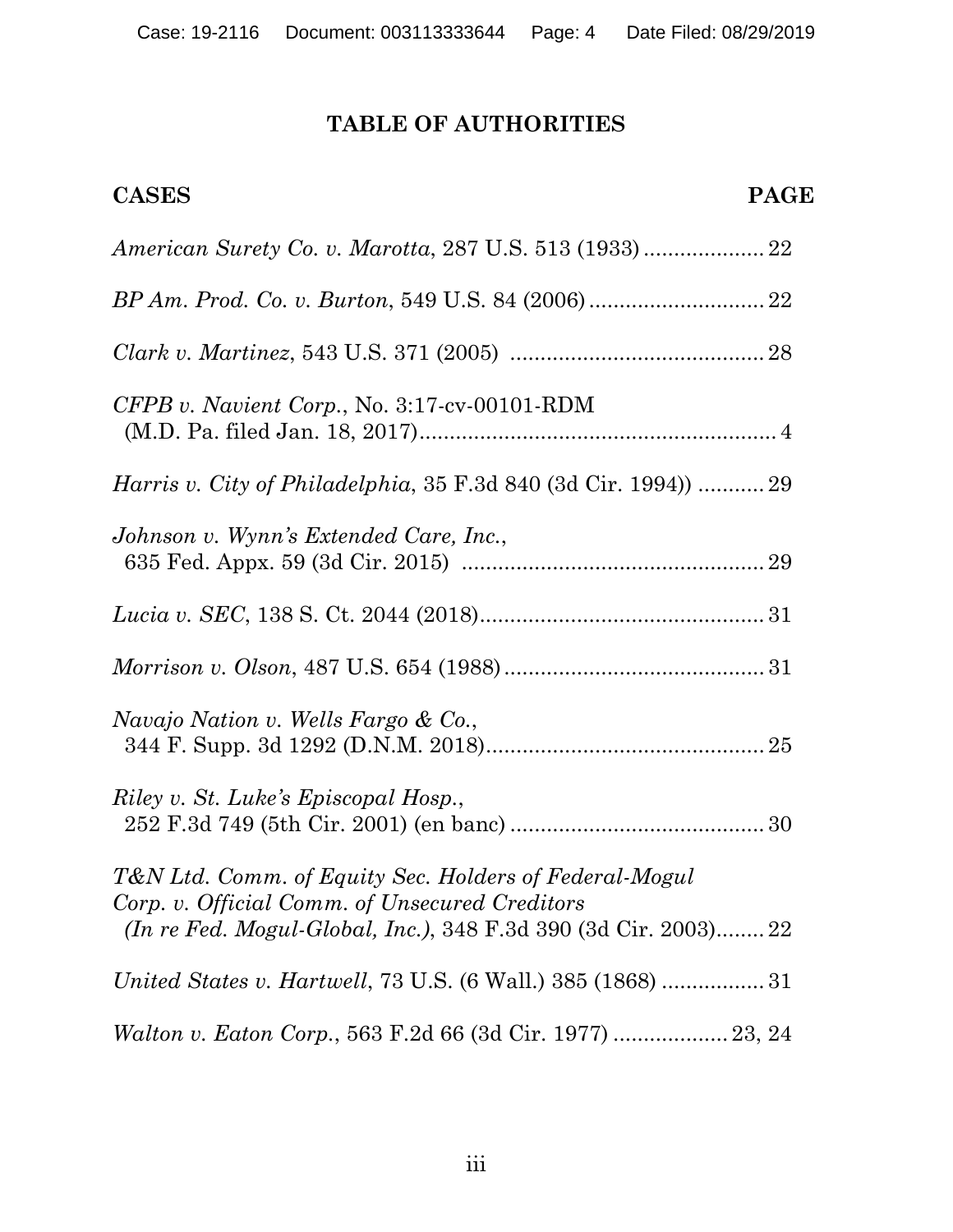# **STATUTES**

Consumer Financial Protection Act - 12 U.S.C.  $\S$  5481 et seq.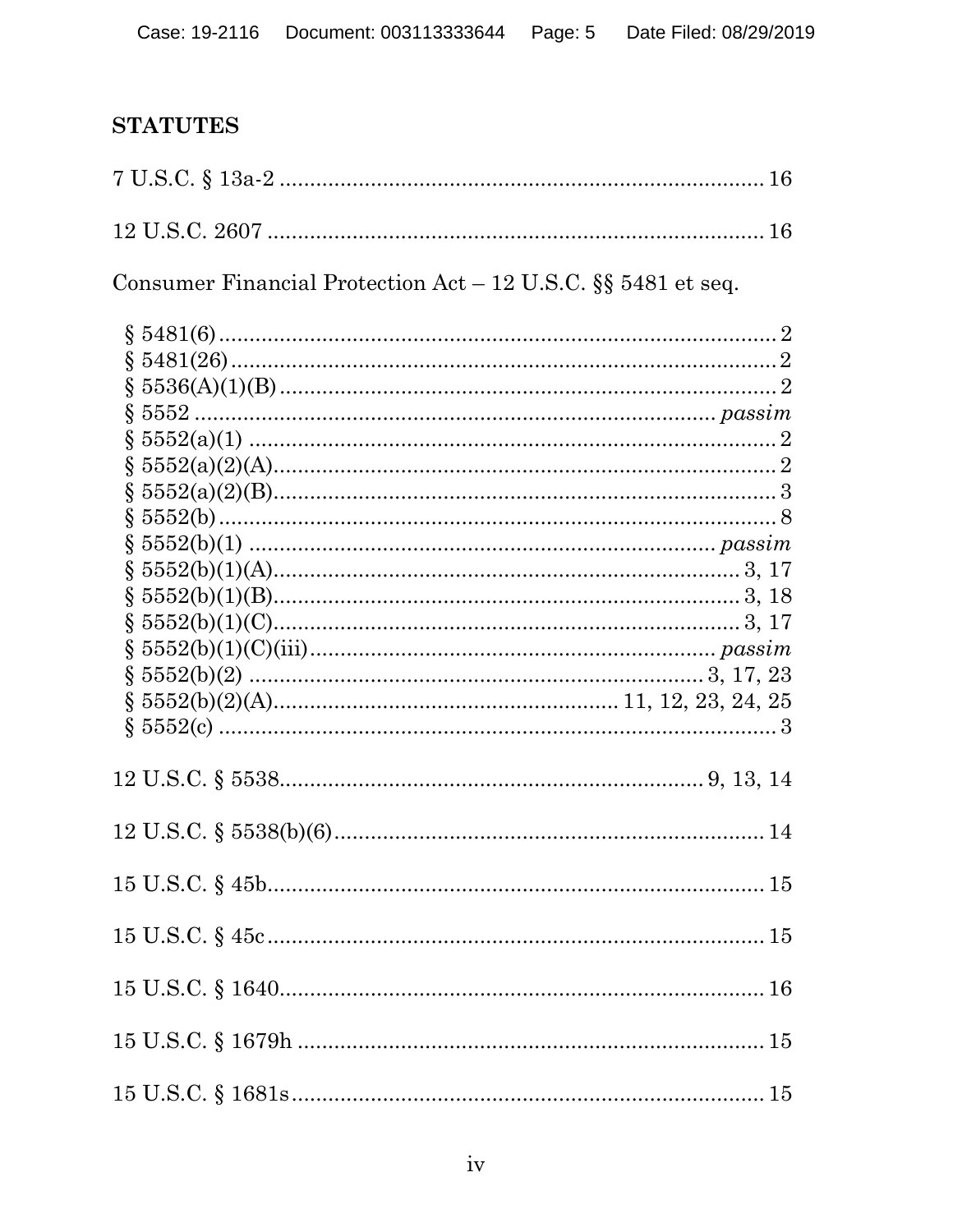| <b>MISCELLANEOUS</b> |
|----------------------|
|                      |
|                      |
|                      |
|                      |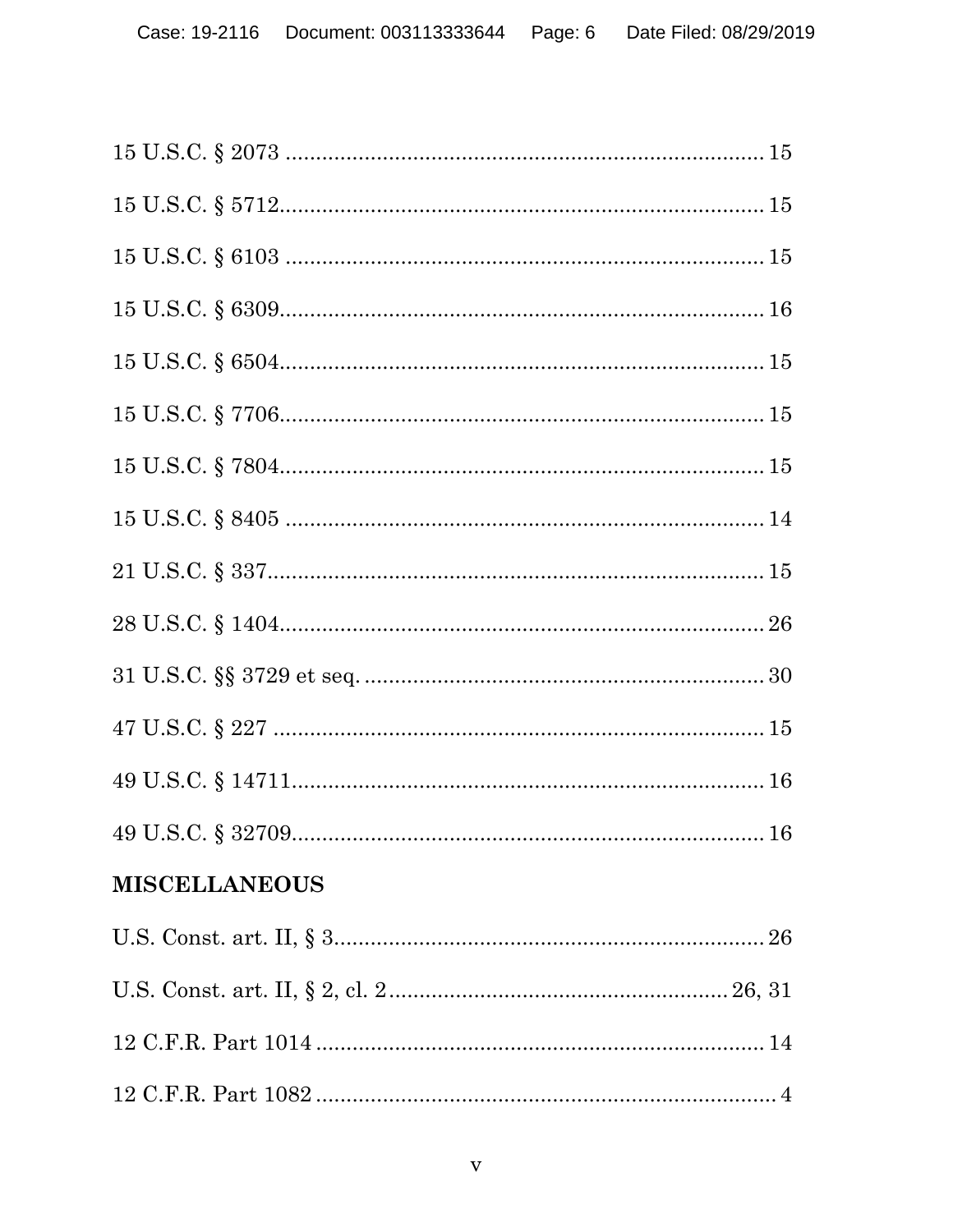| 9A Charles A. Wright & Arthur R. Miller, |  |
|------------------------------------------|--|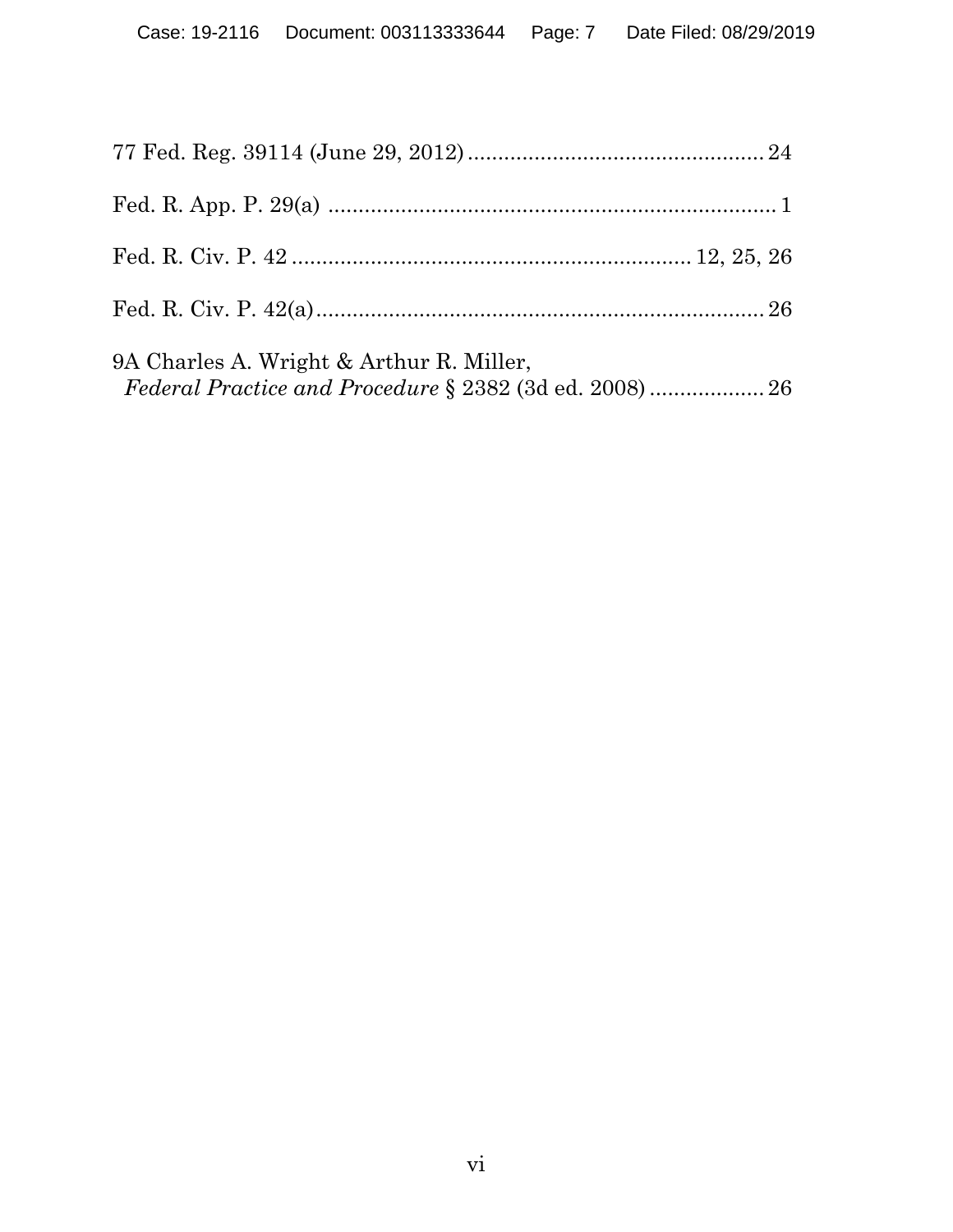#### **QUESTION PRESENTED**

In January 2017, the Consumer Financial Protection Bureau (CFPB or Bureau) filed a complaint against Navient Corp. (and two other defendants) alleging violations of the Consumer Financial Protection Act (CFPA). Section 1042 of the CFPA, 12 U.S.C. § 5552, permits states to enforce the CFPA as well, and in October 2017, Pennsylvania filed its complaint against Navient Corp. (and one other defendant). This amicus brief addresses one of the questions that this Court certified for review in this interlocutory appeal: Whether Pennsylvania may bring a parallel enforcement action under the CFPA after the Bureau has filed suit?

#### **INTEREST OF AMICUS CURIAE**

The Bureau, an agency of the United States, files this brief under Rule 29(a) of the Federal Rules of Appellate Procedure.

This case presents a question concerning the proper interpretation of section 1042 of the CFPA, 12 U.S.C. § 5552, a section of the Bureau's enabling statute.<sup>1</sup> That section authorizes states to enforce the CFPA,

<sup>&</sup>lt;sup>1</sup> Henceforth, section 1042 of the CFPA will be referred to as  $\S 5552$ .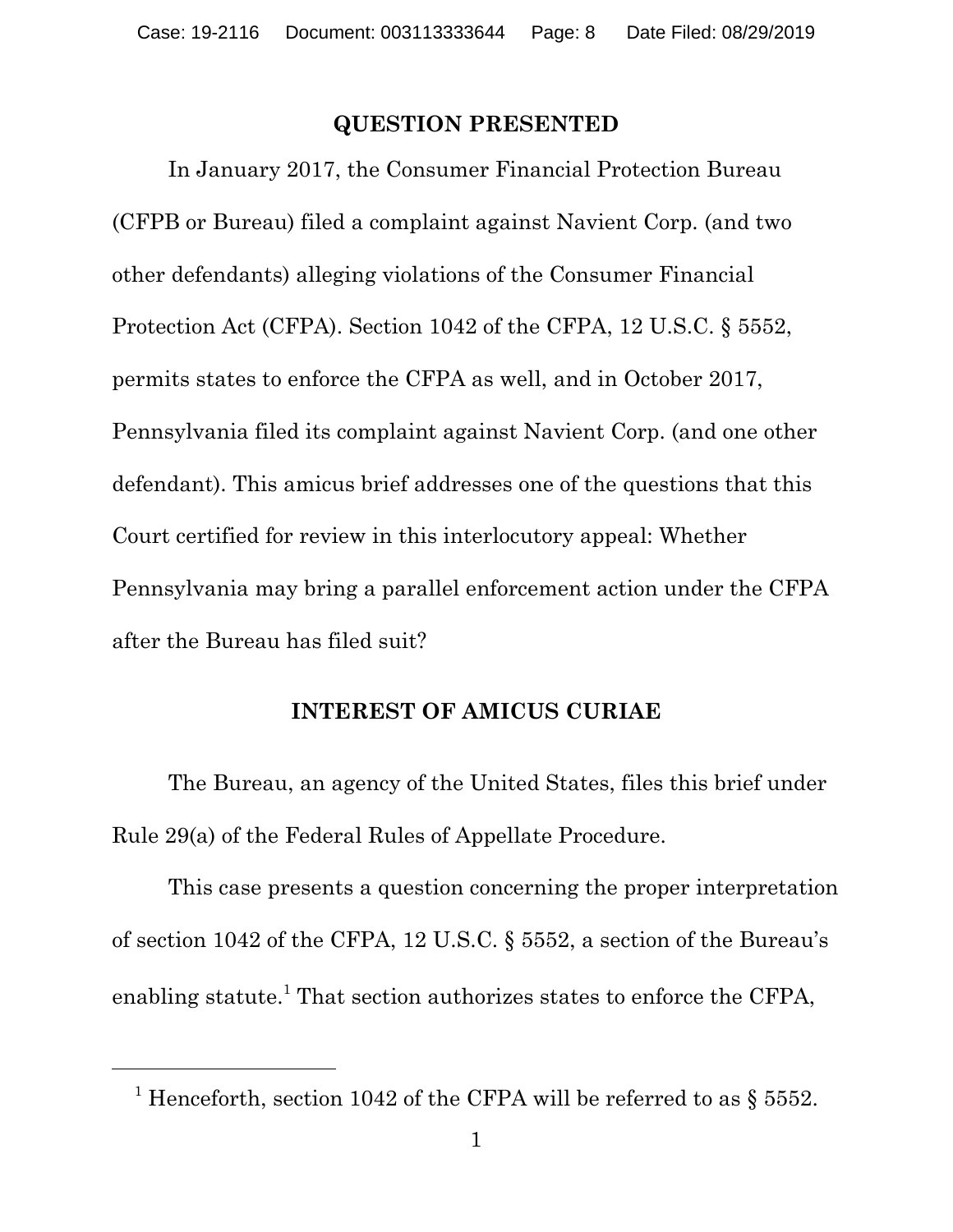including its prohibition of unfair, deceptive, or abusive acts or practices committed by those who offer or provide consumer financial products or services. State enforcement of the CFPA is an important complement to the Bureau's own enforcement efforts. The Bureau respectfully submits this amicus brief to assist the Court in its interpretation of § 5552.

#### **STATEMENT**

## **A. Statutory Background**

-

 Section 5552 authorizes "the attorney general (or the equivalent thereof) of any State" to bring a "civil action ... to enforce provisions of [the CFPA] or regulations issued under [the CFPA]*.*" § 5552(a)(1). Among other things, § 5552 authorizes states to enforce the CFPA's prohibition against unfair, deceptive, or abusive acts or practices committed by covered persons or service providers. *See* 12 U.S.C.  $\S~5536(a)(1)(B).^2$ 

Section 5552(a)(2)(A) limits the states' authority: states may not enforce provisions of the CFPA against national banks or federal

 $2^2$  A "covered person" includes any person who offers or provides a consumer financial product or service. 12 U.S.C. § 5481(6). A "service provider" means "any person that provides a material service to a covered person in connection with the offering or provision" of a consumer financial product or service. *Id.* § 5481(26).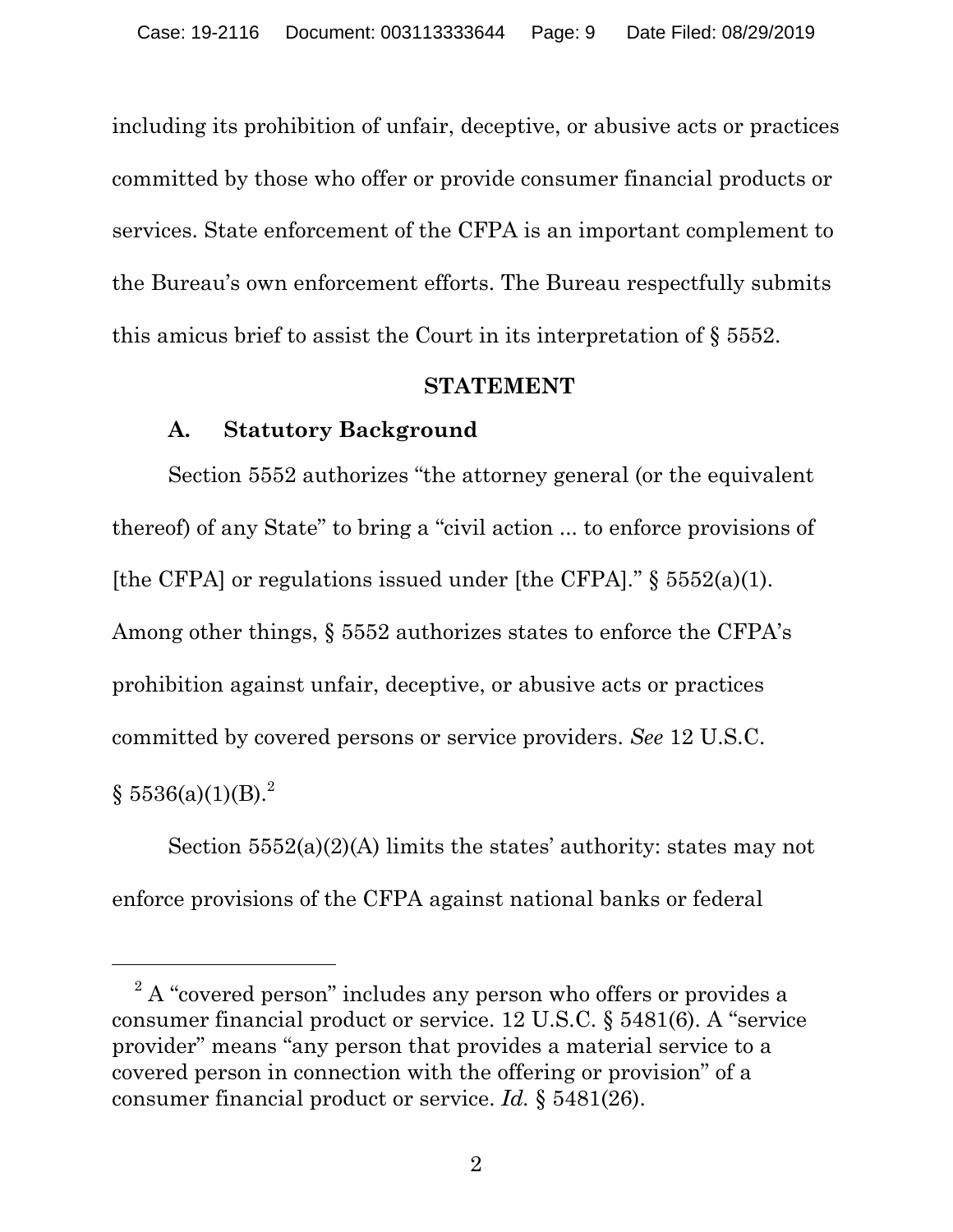savings associations. (States may, however, bring enforcement actions against those entities to enforce certain Bureau regulations.

 $§ 5552(a)(2)(B).)$ 

Although § 5552 authorizes a state to bring an action to enforce the CFPA, it requires the state to notify the Bureau before it files a CFPA claim.  $\S 5552(b)(1)$ . (If prior notice is not practicable, the state shall instead provide notice "immediately upon instituting" the action.  $\S$  5552(b)(1)(B).) As part of this notice requirement, the state must provide the Bureau with a copy of the complaint and a description of the action.  $\S$  5552(b)(1)(A). It must also describe, at a minimum, the parties to the state's action, the alleged facts underlying the proceeding, and whether there may be a need to coordinate the state's prosecution so as to avoid interfering with any action, including any rulemaking, undertaken by the Bureau.  $\S 5552(b)(1)(C)$ .

Section 5552(b)(2) then provides that the Bureau may intervene in the state's action as party, may remove the action to federal court (if it was originally brought in state court), may be heard on all matters arising in the action, and may appeal any order or judgment issued by the court to the same extent as any other party. Section 5552(c)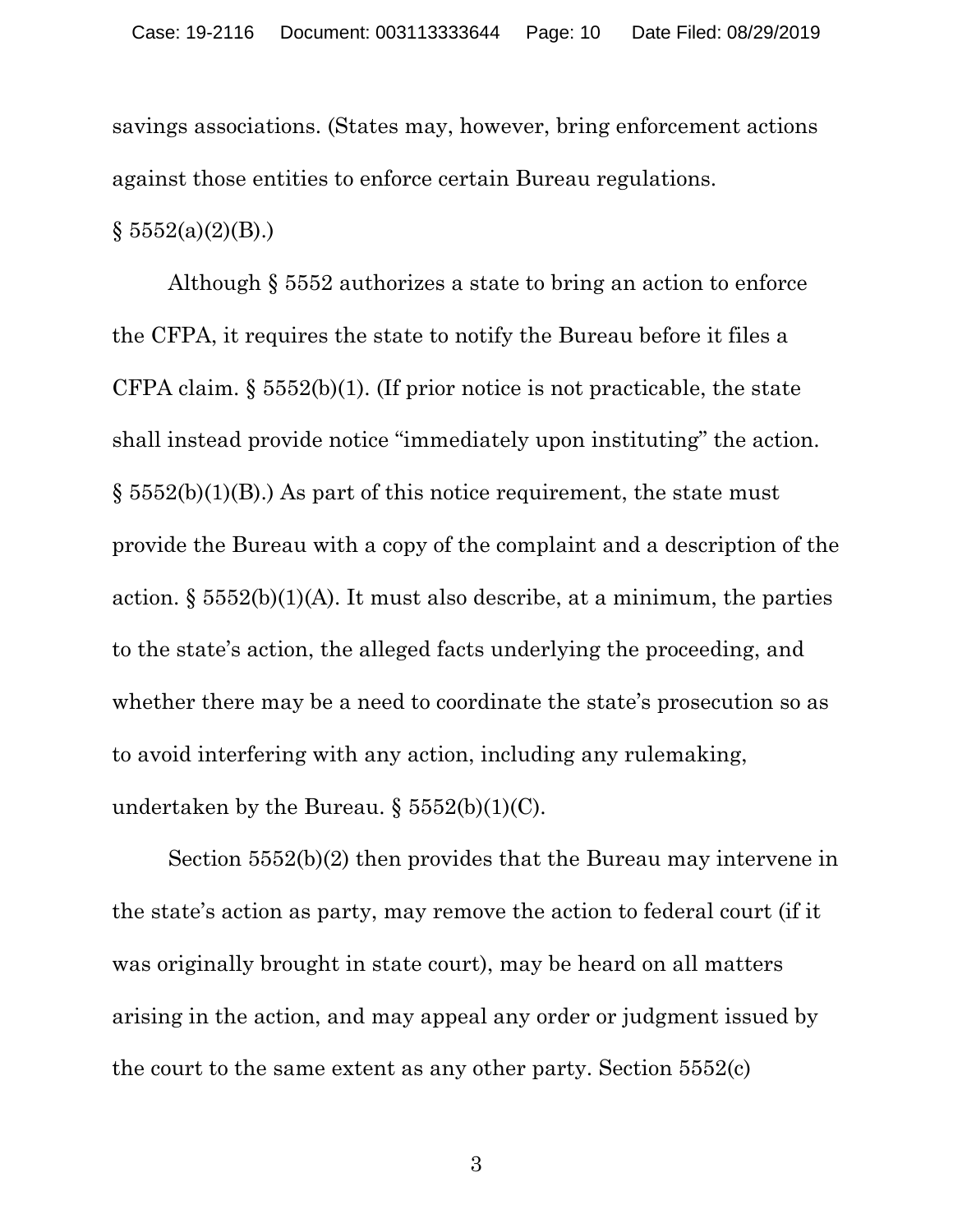requires the Bureau to issue regulations regarding the states' obligation to notify the Bureau regarding CFPA enforcement actions, and the Bureau has done so. *See* 12 C.F.R. Part 1082. Among other things, those regulations describe the contents of the notice that a state must provide to the Bureau.

#### **B. The facts and proceedings below**

#### **1.** *CFPB v. Navient*

 $\overline{a}$ 

The Bureau filed its complaint against Navient in January 2017. *CFPB v. Navient Corp.*, No. 3:17-cv-00101-RDM (M.D. Pa. filed Jan. 18, 2017). The complaint names Navient Corp., Navient Solutions, Inc. (Navient), and Pioneer Credit Recovery, Inc. (Pioneer), as defendants. It alleges that Navient is the largest student loan servicer in the United States. *Id.* ECF 1 at 2.<sup>3</sup> According to the complaint, "Navient has failed to perform its core duties in the servicing of student loans, violating Federal consumer financial laws as well as the trust that borrowers place in the company." *Id.* The Bureau's complaint has eleven counts,

<sup>&</sup>lt;sup>3</sup> Documents filed in the Bureau's case against Navient are referred to as "CFPB ECF xx."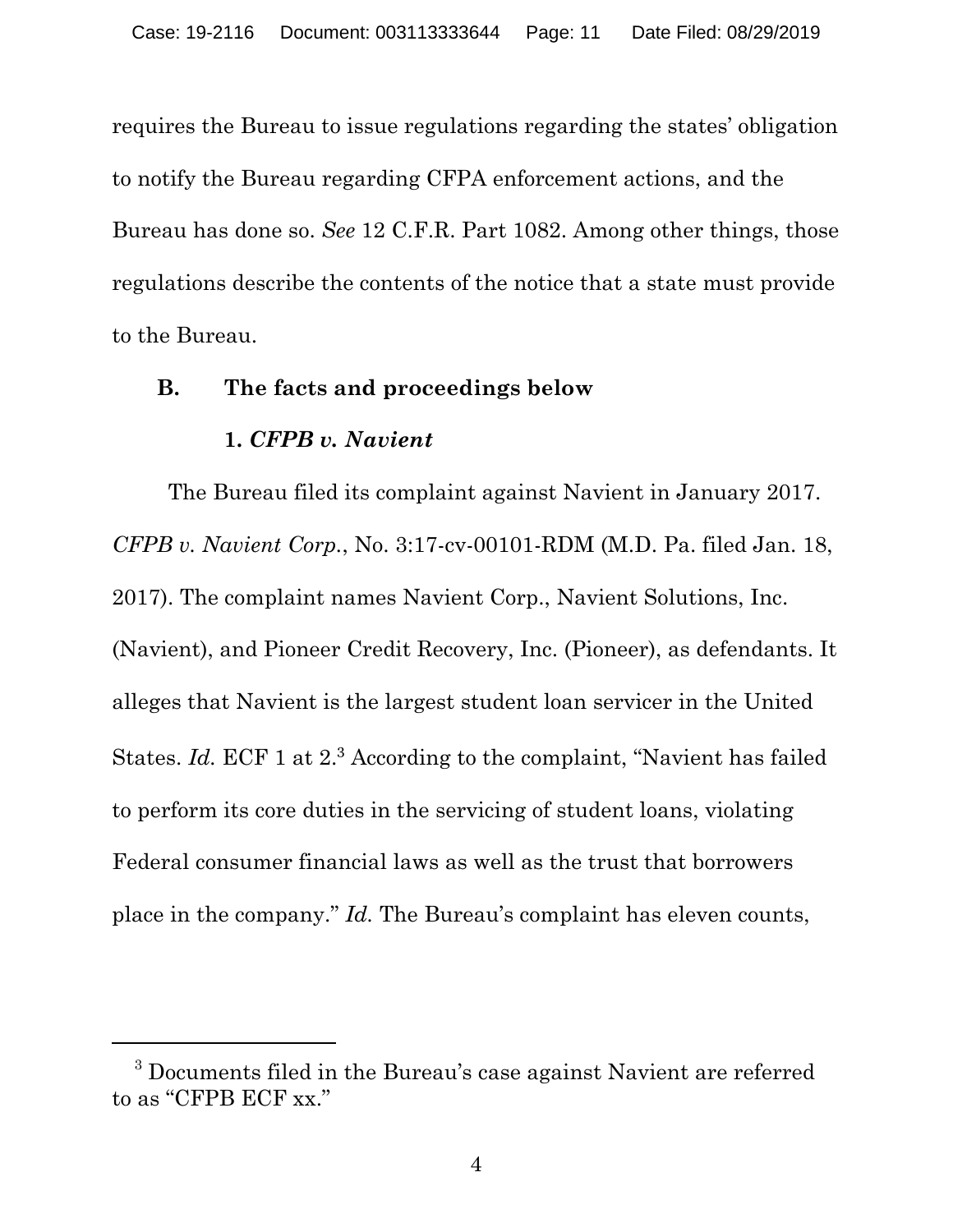and eight of them allege CFPA violations.<sup>4</sup> Counts I and II challenge as unfair and abusive Navient's practice of steering borrowers experiencing long-term financial hardship into "forbearance" rather than adequately advising them about "income-driven repayment plans."<sup>5</sup> *Id.* at 50-52. In particular, the Bureau's complaint alleges that Navient's compensation policies for its service representatives create incentives for them to encourage borrowers to accept forbearance without adequately considering income-driven repayment. *Id.* at 18. Counts III and IV challenge as unfair and deceptive the manner in which Navient notified borrowers who were participating in incomedriven repayment plans of the annual recertification process that those

<u>.</u>

<sup>&</sup>lt;sup>4</sup> The Bureau's complaint also includes two counts alleging violations of the Fair Debt Collection Practices Act and one count alleging a violation of Regulation V, which implements the Fair Credit Reporting Act.

<sup>&</sup>lt;sup>5</sup> When student-loan borrowers are experiencing financial hardship, they have the right to request assistance or change their repayment plan. The assistance that is available includes "forbearance," which is a temporary, short-term postponement of payment. CFPB ECF 1 at 14. According to the Bureau's complaint, forbearance is typically suitable only for borrowers experiencing hardship that is temporary or shortterm because it may involve significant costs. *Id.* A repayment option that is available includes an "income-driven repayment plan." In such a plan, payments are based on the borrower's income and family size. An income-driven repayment plan is usually a better option for borrowers whose financial hardship is not temporary or short-term. *Id.* at 12-15.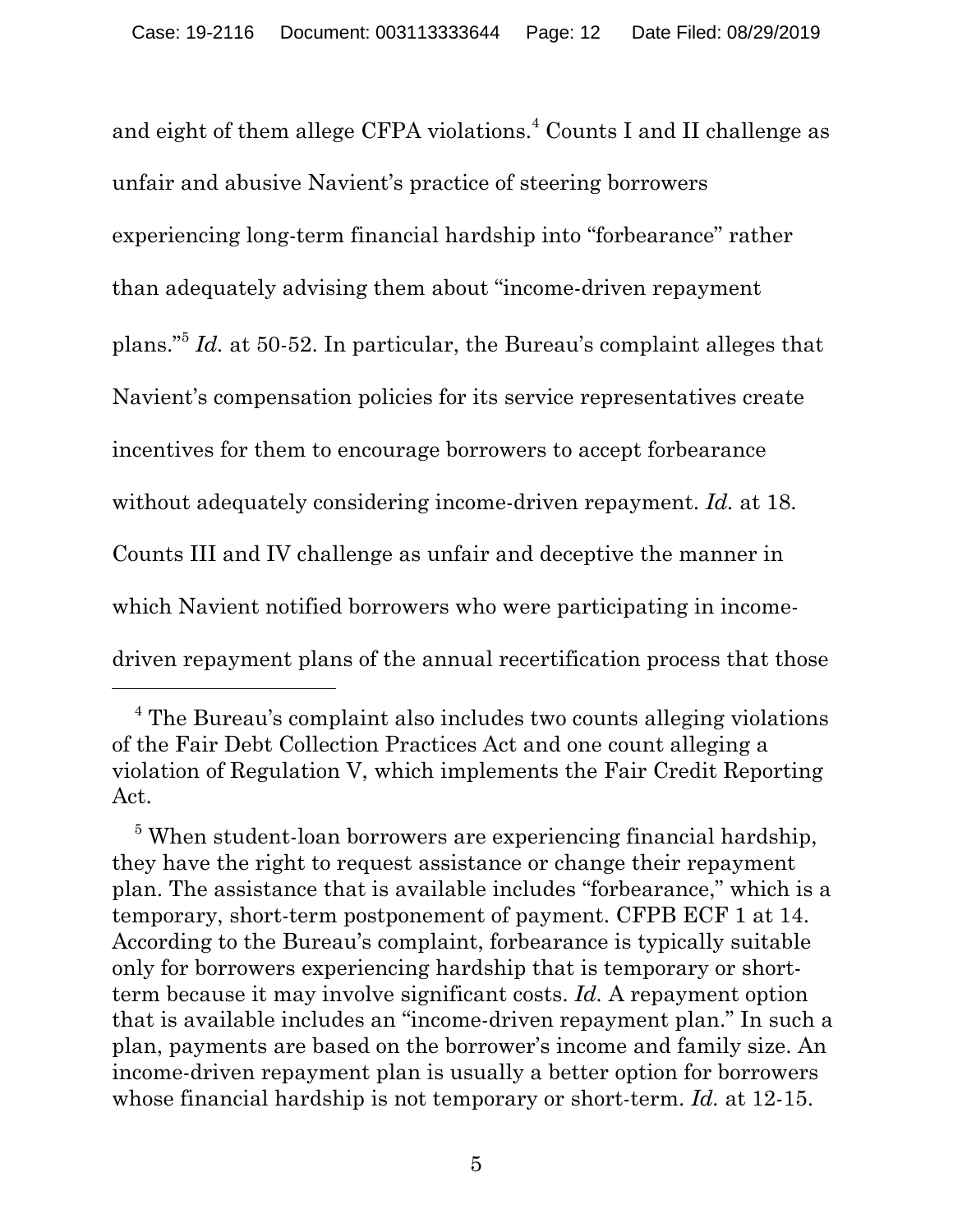plans require. *Id.* at 53-56. Count V alleges that Navient made misrepresentations regarding the requirements that borrowers would have to meet if they wanted to have a cosigner released. *Id.* at 56-57. Count VI alleged that Navient had engaged in unfair acts or practices by failing to implement processes to prevent payment processing errors. *Id.* at 57-59. And Counts VII and VIII challenge misrepresentations (by Navient's debt collector, Pioneer) regarding the effect of completing a rehabilitation program.<sup>6</sup> *Id.* at 59-61.

The district court denied Navient's motion to dismiss the complaint. CFPB ECF 57. Discovery is ongoing in the Bureau's case, and dispositive motions are scheduled to be filed in March 2020.

#### **2.** *Commonwealth of Pennsylvania v. Navient*

Pennsylvania filed its complaint against Navient in this case in October 2017, nine months after the Bureau. *Pennsylvania v. Navient Corp.*, No. 3:17-cv-01814-RDM (M.D. Pa. filed Oct. 5, 2017) (Joint Appendix (Appx.) 104.) Four of its nine counts allege violations of the CFPA, and challenge conduct that the Bureau also challenged. (The

 $\overline{a}$ 

 $6$  The rehabilitation program allows borrowers who have defaulted on their student loans to get out of default status if they make a certain number of on-time payments. CFPB ECF 1 at 44.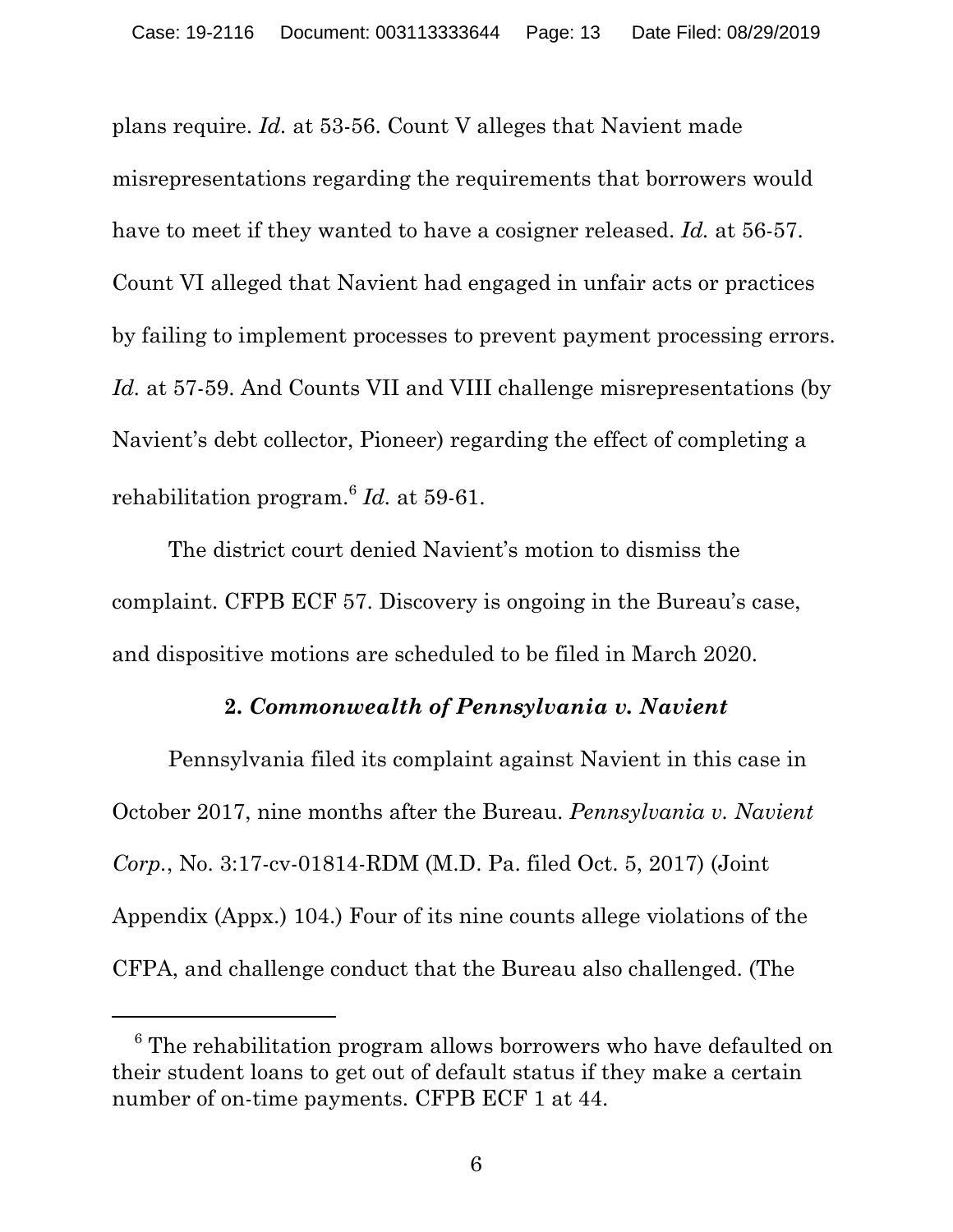other five counts allege violations of Pennsylvania's Consumer Protection Law.) Count III alleges that Navient engaged in unfair acts and practices, in violation of the CFPA, by steering borrowers who had long-term financial hardship into forbearance arrangements without explaining to them alternative repayment plans. Appx. 153-155. Count V alleges that Navient violated the CFPA by engaging in unfair and deceptive acts and practices in connection with the notification it provided to borrowers who were participating in income-driven repayment plans regarding the required annual recertification. Appx. 157-159. Count VII alleges that Navient made misrepresentations to borrowers who had cosigners regarding to the requirements for obtaining a cosigner release. Appx. 161-162. And Count IX alleges that Navient engaged in unfair acts and practices in connection with repeated errors in processing borrowers' payments. Appx. 163-164.

On December 5, 2017, Navient filed a motion to dismiss every count of Pennsylvania's complaint. *Pennsylvania v. Navient*, *supra*, ECF 16.<sup>7</sup> With respect to the four CFPA counts, Navient argued that,

<sup>7</sup> Documents filed in Pennsylvania's case against Navient (that are not included in the Joint Appendix) are referred to as "Pa. ECF xx."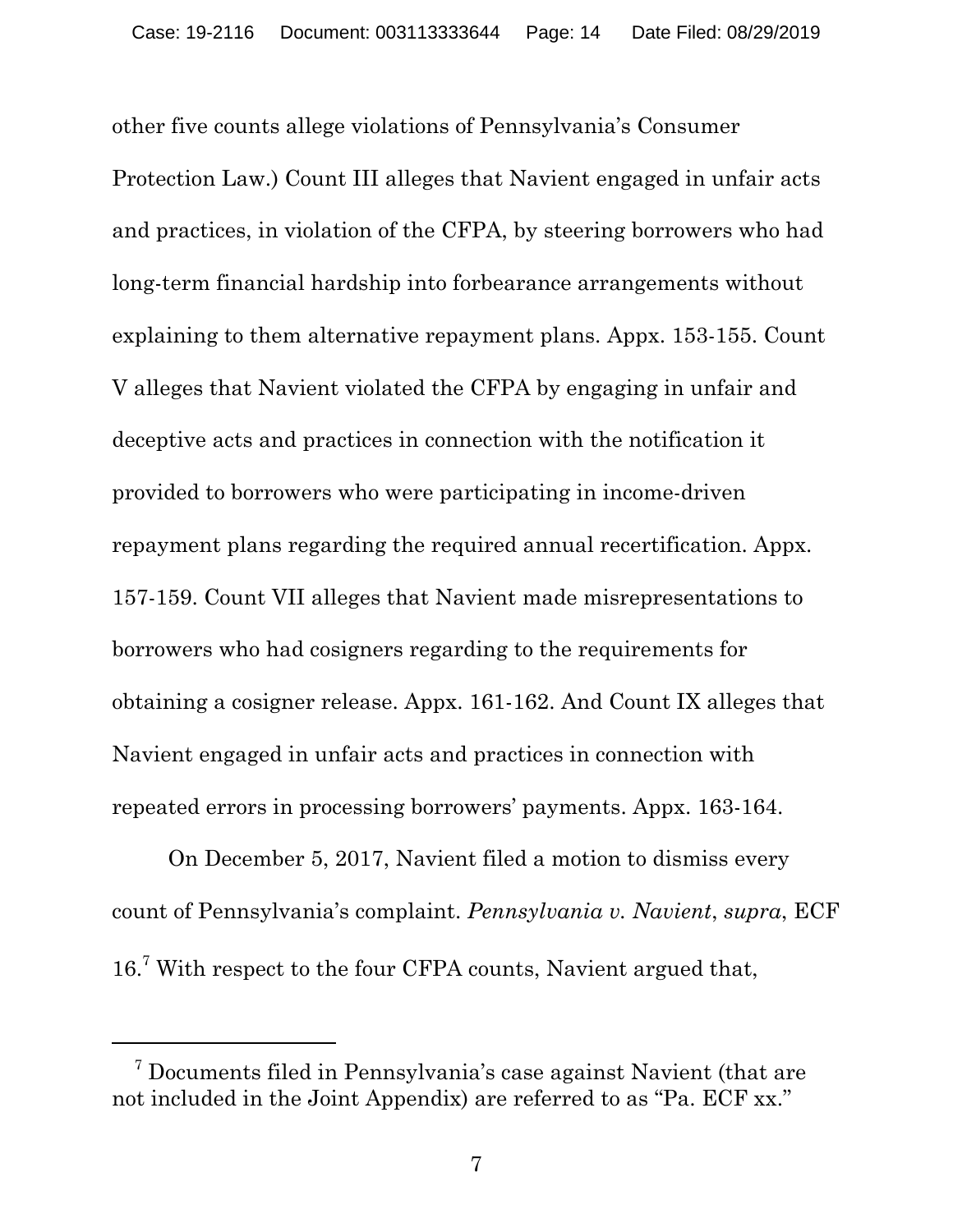because they are "copycat" counts (Navient's term for counts that are similar to counts in the Bureau's complaint), they are not authorized by the CFPA because they would render the consultation requirement of § 5552(b) surplusage and thwart its purpose. Pa. ECF 24 at 10-14.

On December 17, 2018, the district court issued its Memorandum Opinion denying Navient's motion. Pa. ECF 47, *Pennsylvania v. Navient Corp.*, 354 F. Supp. 3d 529 (M.D. Pa. 2018) (Appx. 23). As to Navient's arguments regarding the CFPA claims, the court described them as "creative" but not convincing: "Following Navient's position would require the Court to accept an amalgam of tenuous postulates regarding several provisions of the CFPA and a strained reading of the plain text of the statute." Appx. 44. First, the court noted that  $\S 5552$ contains no specific bar on concurrent state enforcement. It then held that there was also no implicit bar. As to the consultation requirement of § 5552(b), the court disagreed that concurrent enforcement would render that requirement surplusage. Instead, the court pointed out that § 5552 requires a state to describe any need to coordinate with the Bureau "so as not to interfere with any action … undertaken by the Bureau." §  $5552(b)(1)(C)(iii)$ . This contemplates that the Bureau might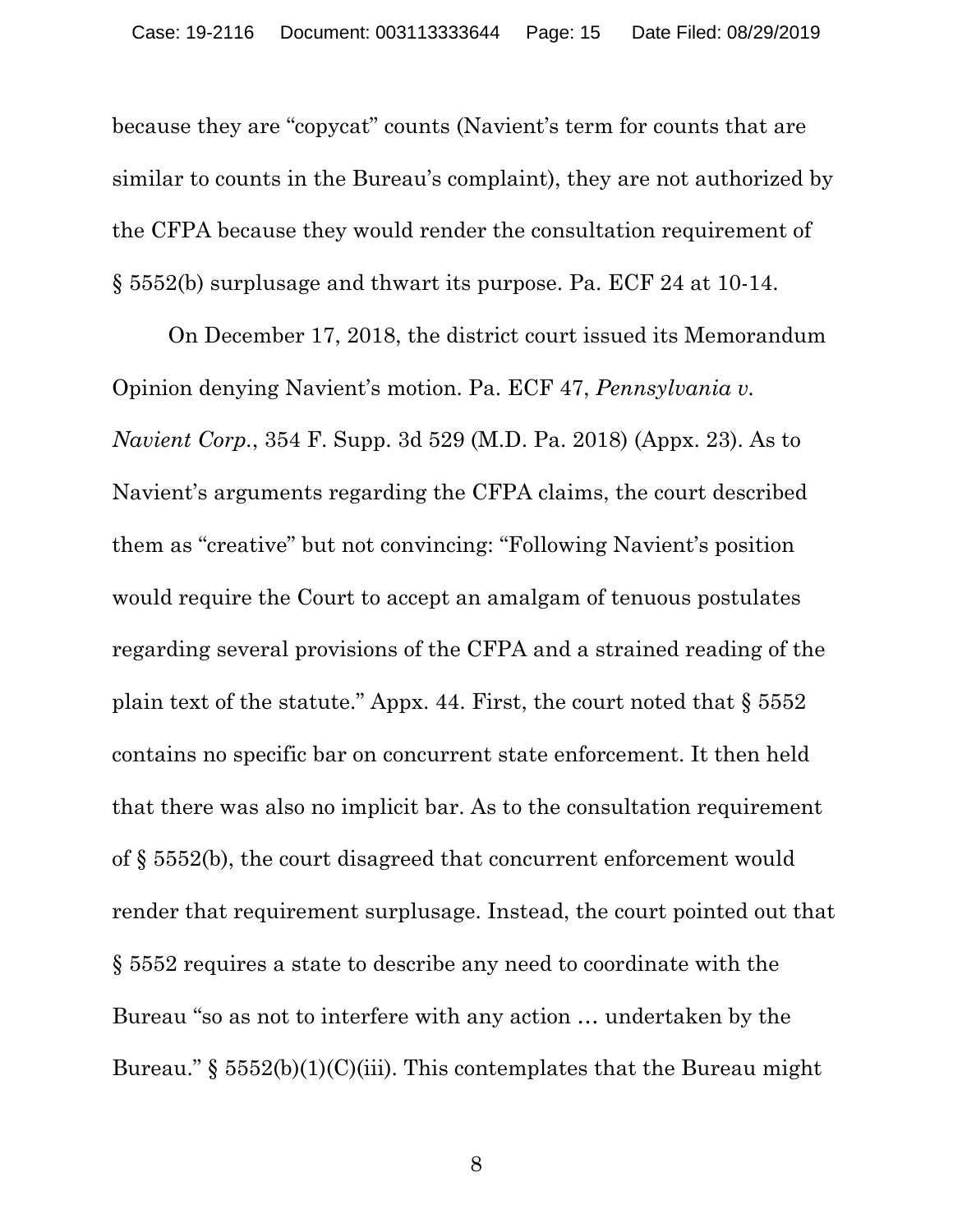already have its own "action," *i.e*., a court action, underway, and that there might be a need to coordinate the state court action with the Bureau's. Appx. 46.

The court also explained that, when Congress wants to preclude a state from bringing an action concurrent with an action that the Bureau is already pursuing, it knows how to do so, and does so directly. The court discussed 12 U.S.C. § 5538, which authorizes both the Bureau and the states to enforce certain rules, but which specifically provides that, if the Bureau has brought an enforcement action, no state may bring an action during the pendency of the Bureau's action. The court observed that there was no similar restriction in § 5552, and it refused to infer one. Appx. 49-51.

Navient moved to certify the denial of its motion to dismiss. Pa. ECF 53. The district court granted that motion and certified three issues to this Court. Pa. ECF 71 (Appx. 21). It also stayed all further proceedings. Pa. ECF 74. Navient thereafter petitioned this Court for interlocutory review. On April 30, 2019, this Court entered an order certifying only two issues for review, including "whether the Commonwealth of Pennsylvania may bring a parallel enforcement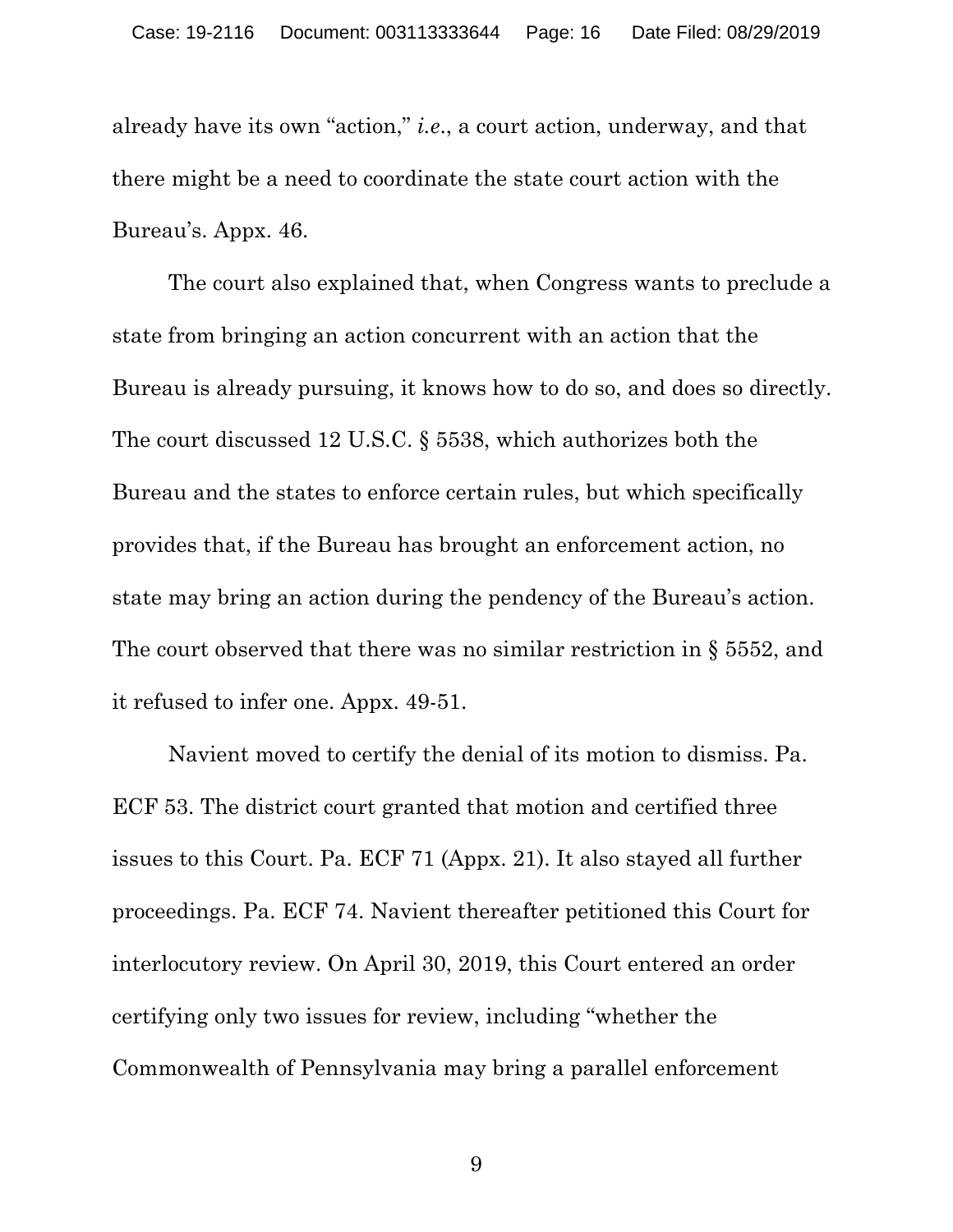action under the Consumer Financial Protection Act after the Consumer Financial Protection Bureau has filed suit." *Commonwealth of Pennsylvania v. Navient Corp.*, No. 19-8005 (3d Cir. Apr. 30, 2019) (Appx. 1). $^8$ 

#### **SUMMARY OF ARGUMENT**

Even a cursory examination of § 5552 shows both that it authorizes states to enforce the CFPA's prohibition against unfair, deceptive, or abusive acts or practices, and that it does not prohibit states from bringing claims that are parallel to claims already brought by the Bureau. Indeed, when Congress wants to prohibit such parallel claims, it does so explicitly, and there are many examples of statutes containing such prohibitions. Congress included no such prohibition in the CFPA.

Nor does § 5552 implicitly forbid parallel claims. Navient argues otherwise, based on  $\S$  5552(b)(1), which requires a state to notify the Bureau when it brings an action enforcing the CFPA, and, among other

 <sup>8</sup> This Court also certified the following issue: "Whether the Higher Education Act preempts the Commonwealth's loan-servicing claims under Pennsylvania's Unfair Trade Practices and Consumer Protection Law (UTPCPL)." Appx. 1-2.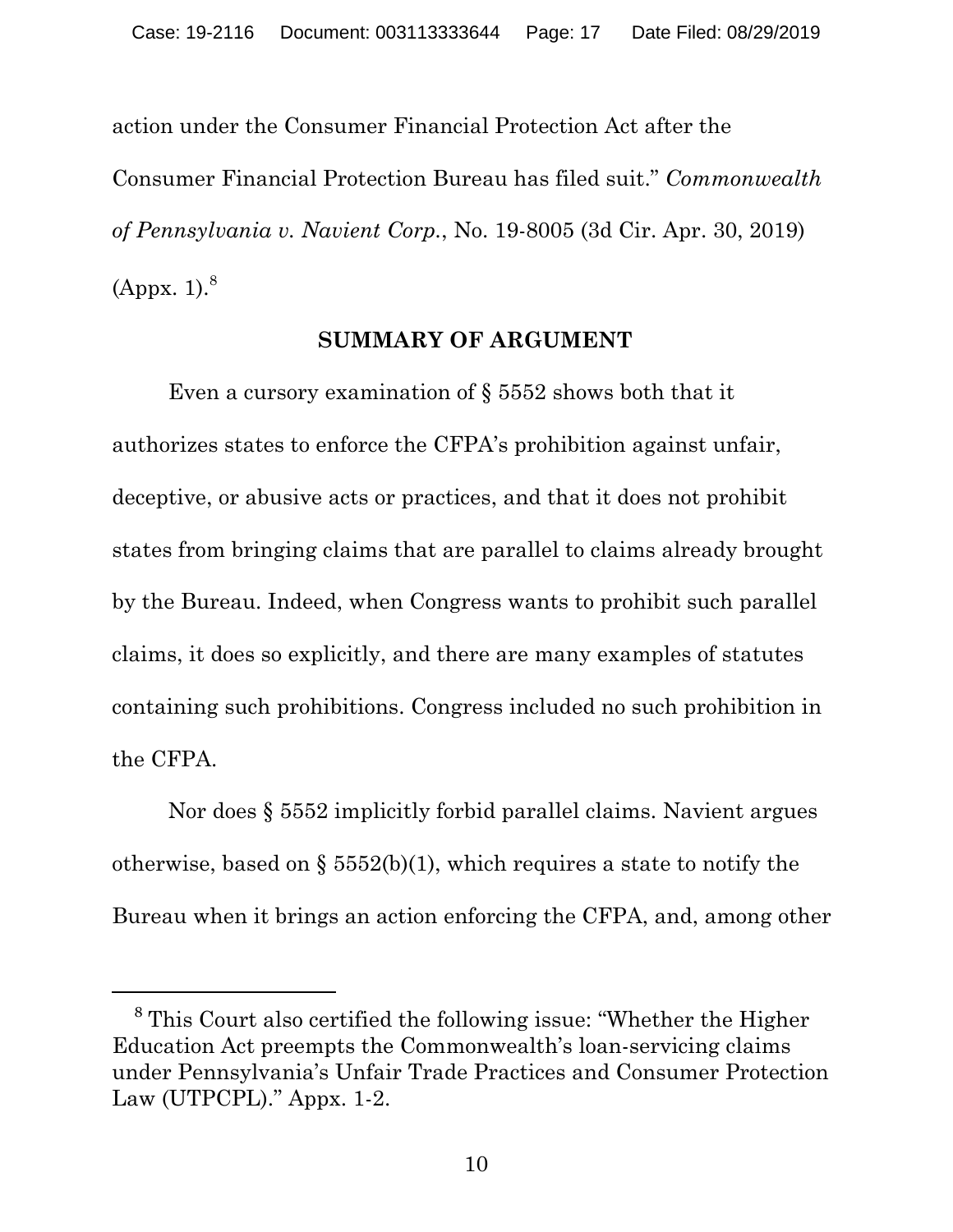things, to inform the Bureau if its believes its "prosecution" may interfere with any action that the Bureau is undertaking. This is where Navient repeats the arguments that the district court describes as "creative," but "not convinc[ing]," and as "an amalgam of tenuous postulates." Appx. 44. Navient contends that, if a state's action is in parallel with one brought by the Bureau, there is no need for a notice because the Bureau already knows about the defendant's conduct. Of course the Bureau knows about the defendant's conduct, but it may be unaware of the state's action, and that is the purpose of the notice. Navient also argues that "there is no conceivable way" a parallel state action could interfere with the Bureau's action. Defendants-Appellants Opening Brief (Navient Br.) at 48It is not hard to conceive of ways in which a state's parallel action could interfere with the Bureau's. But even where there is no interference, § 5552(b)(1) still serves a valuable purpose.

Second, Navient relies on  $\S$  5552(b)(2)(A), which permits the Bureau to intervene in an action brought by a state. It argues that the Bureau would have no need to intervene in a state action that is parallel to one the Bureau has brought. In fact, there are reasons why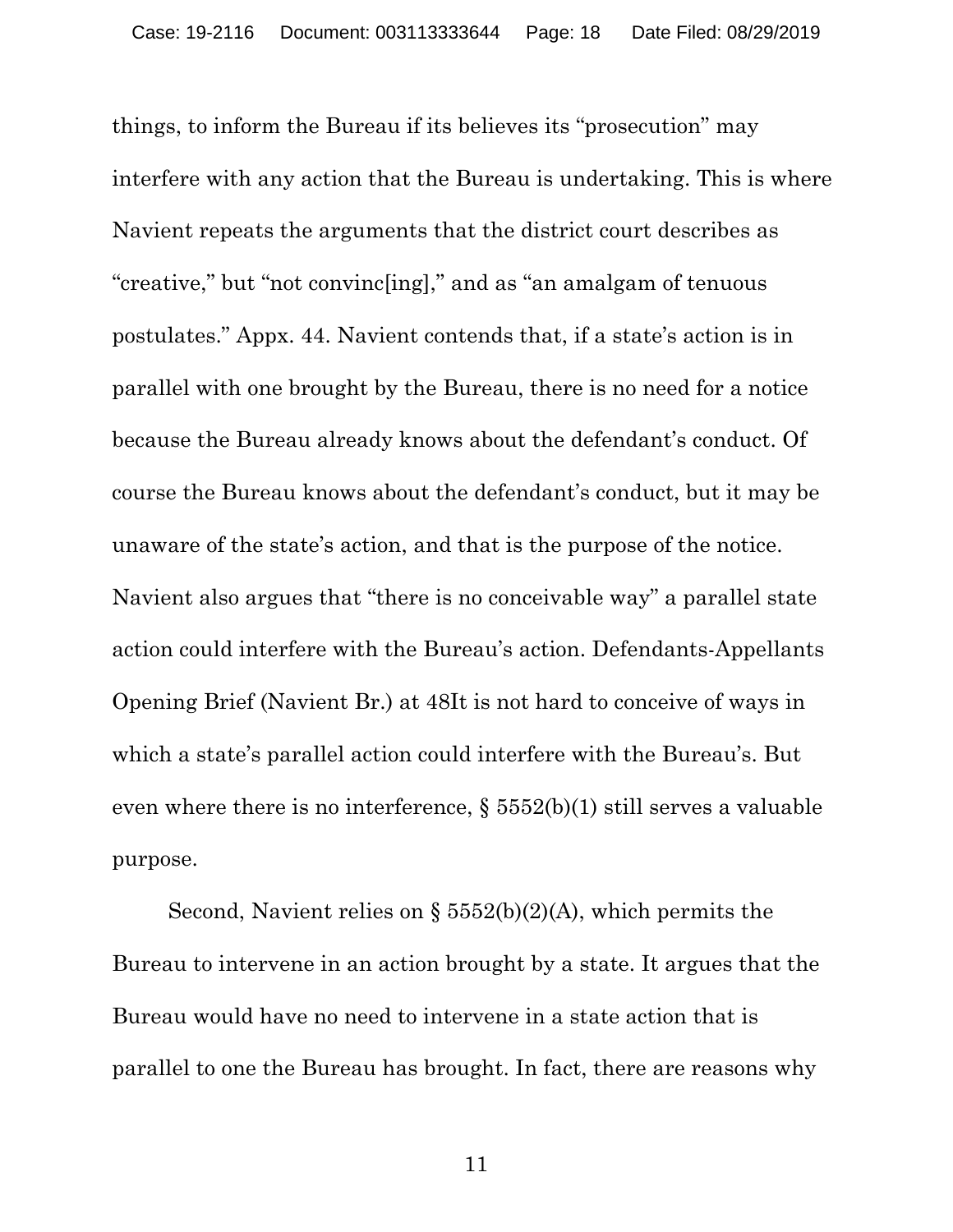the Bureau might want to intervene in a parallel state action, but what Navient ignores is that  $\S 5552(b)(2)(A)$  is permissive – there is nothing in the provision that requires the Bureau to intervene, and certainly nothing that precludes parallel actions.

Navient argues that state claims in parallel with claims brought by the Bureau waste judicial resources. To conserve judicial resources, Fed. R. Civ. P. 42 permits the consolidation of lawsuits, or parts of lawsuits, that involve common questions of law or fact. The Bureau sought such a consolidation here, but Navient opposed.

Finally, Navient raises two constitutional arguments it did not raise below, and then invokes the canon of constitutional avoidance as grounds for interpreting § 5552 as prohibiting parallel state enforcement actions. That canon only applies if there are two plausible interpretations of a statute, and that is not the situation here because Navient's interpretation of § 5552 is not plausible. Moreover, Navient waived its constitutional arguments by failing to raise them below. In any event, there is no merit to Navient's arguments, which, if accepted, would render unconstitutional the state-enforcement provisions in dozens of federal statutes.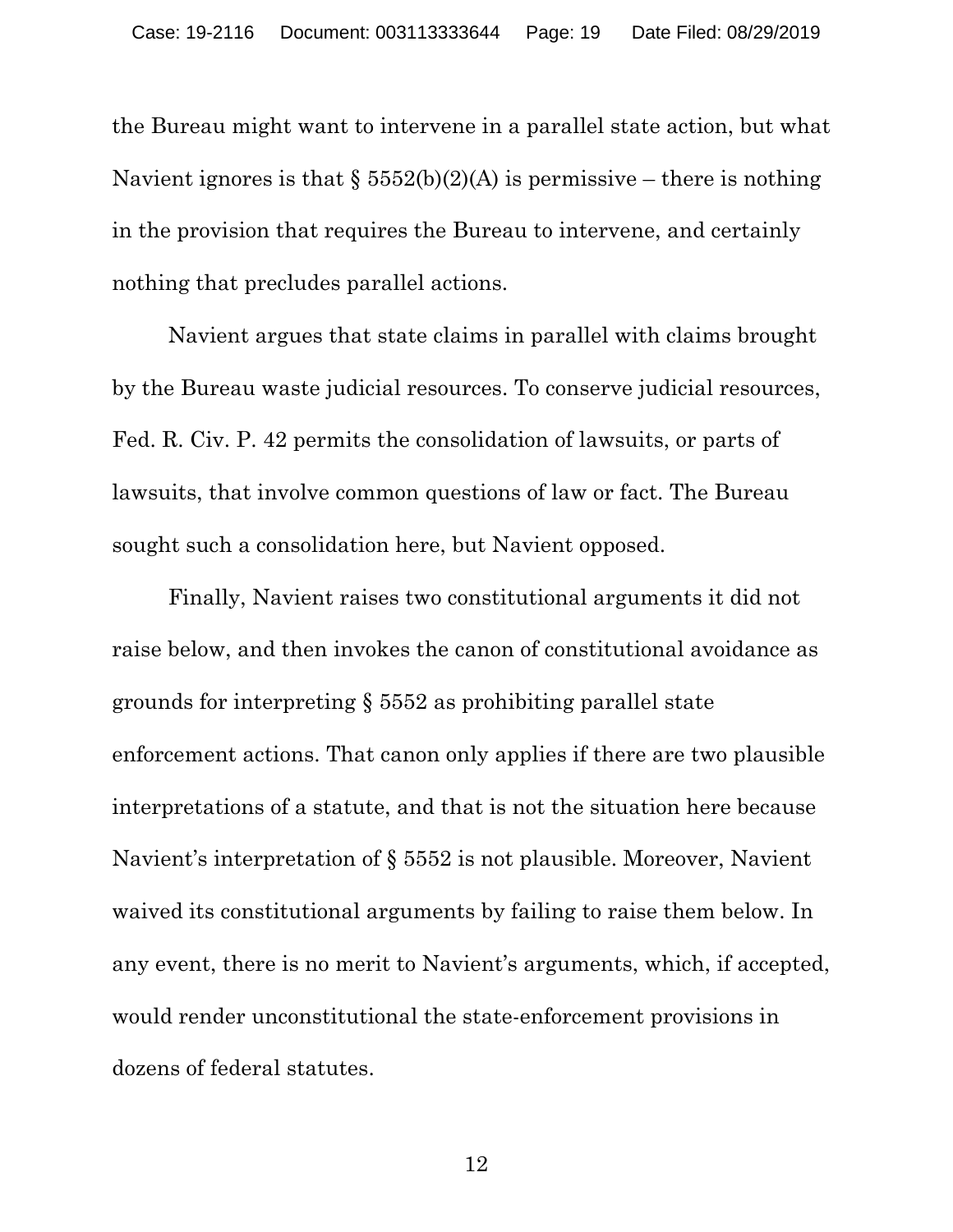#### **ARGUMENT**

#### **SECTION 5552 OF THE CFPA PERMITS STATES TO BRING CLAIMS SIMILAR TO CLAIMS ALREADY BROUGHT BY THE BUREAU**

### **A. When Congress wants to prohibit parallel state law enforcement actions, it does so specifically, and it did not do so in § 5552**

Section 5552 affirmatively authorizes states to bring claims enforcing the CFPA. Nothing in that section prohibits such actions merely because, as happened here, they are similar to claims that the Bureau has also brought. Section 5552 does impose a limit on states' authority – a state may not bring an action to enforce provisions of the CFPA against a national bank or a federal savings association – but no provision of the CFPA prohibits what Navient refers to as "copycat claims." So, just as it did before the district court, Navient asks this Court to infer such a bar. As explained below, there is no merit to any of Navient's arguments. Moreover, such an inference would be particularly inappropriate because when Congress wants to preclude parallel state and federal claims with respect to a statute both can enforce, it does so specifically, not by inference.

 Indeed, Congress did so in the very same statute that included the CFPA. *See* CFPA § 1097, Pub. L. No. 111-203 (2010). Section 1097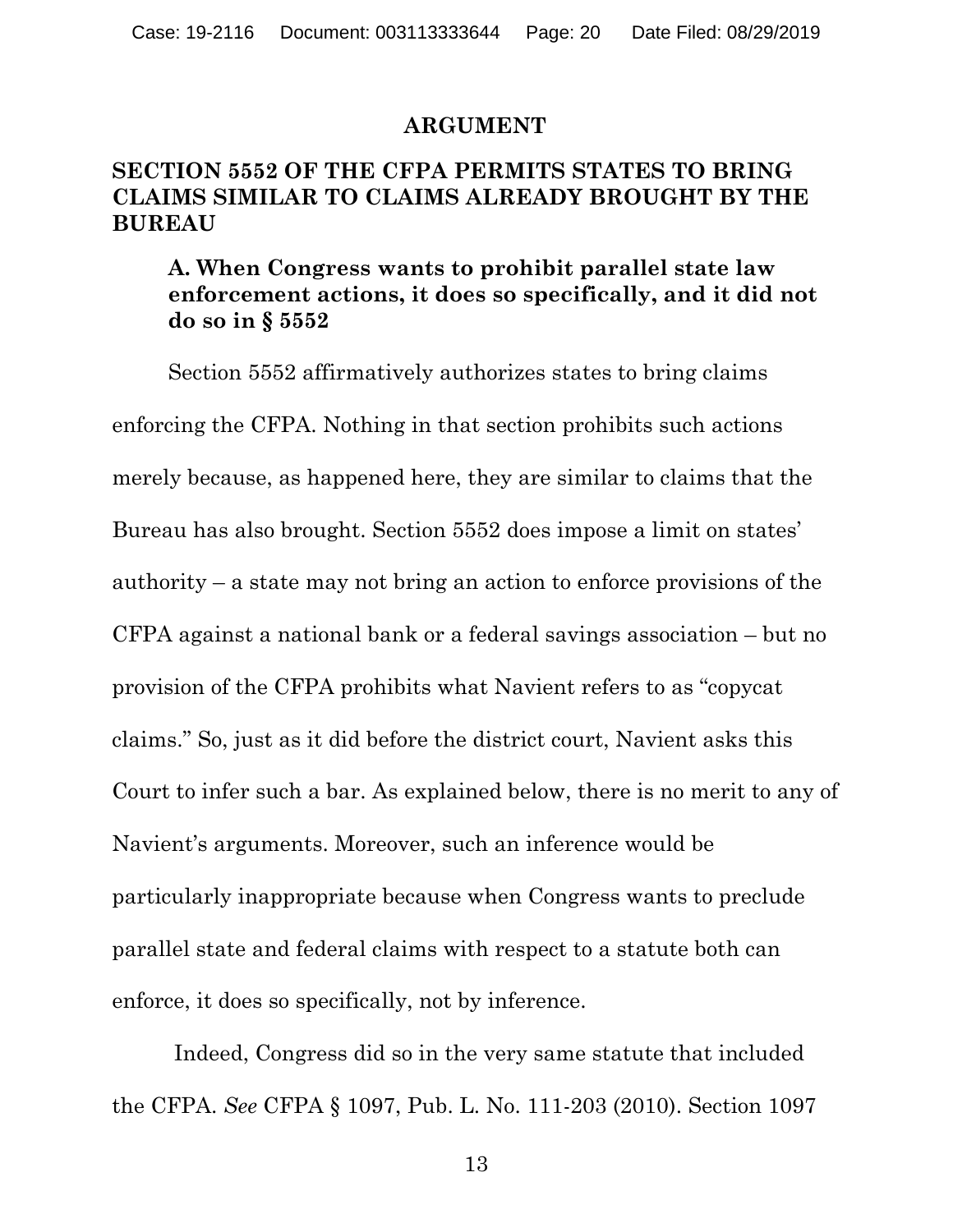amended § 626 of the Omnibus Appropriations Act of 2009, Pub. L. 111- 8 (codified as amended at 12 U.S.C.  $\S 5538$ ).<sup>9</sup> Section 5538 requires the Bureau to prescribe rules prohibiting misrepresentations in advertisements for mortgage loans.<sup>10</sup> It authorizes the Bureau, the Federal Trade Commission (FTC), and state attorneys general to bring civil actions to enforce those rules. But § 5538, unlike § 5552, specifically prohibits a state from bringing an action if federal enforcement has already commenced:

Whenever a civil action or an administrative action has been instituted by or on behalf of the [Bureau] or the [FTC] for violation of any provision of law or rule described in paragraph (1), no State may, during the pendency of such action … institute a civil action under that paragraph against any defendant named in the complaint in such action for violation of any law or rule as alleged in such complaint.

§ 5538(b)(6). The 111th Congress, which enacted the CFPA, also included a similar provision in the Restore Online Shoppers' Confidence Act of 2010, Pub. L. 111-345; *see* 15 U.S.C. § 8405 (authorizing state

 <sup>9</sup> Henceforth, section 626 of the Omnibus Appropriations Act of 2009, as amended, will be referred to as § 5538.

<sup>&</sup>lt;sup>10</sup> The rules referred to in § 5538 have been promulgated and are codified at 12 C.F.R. Part 1014.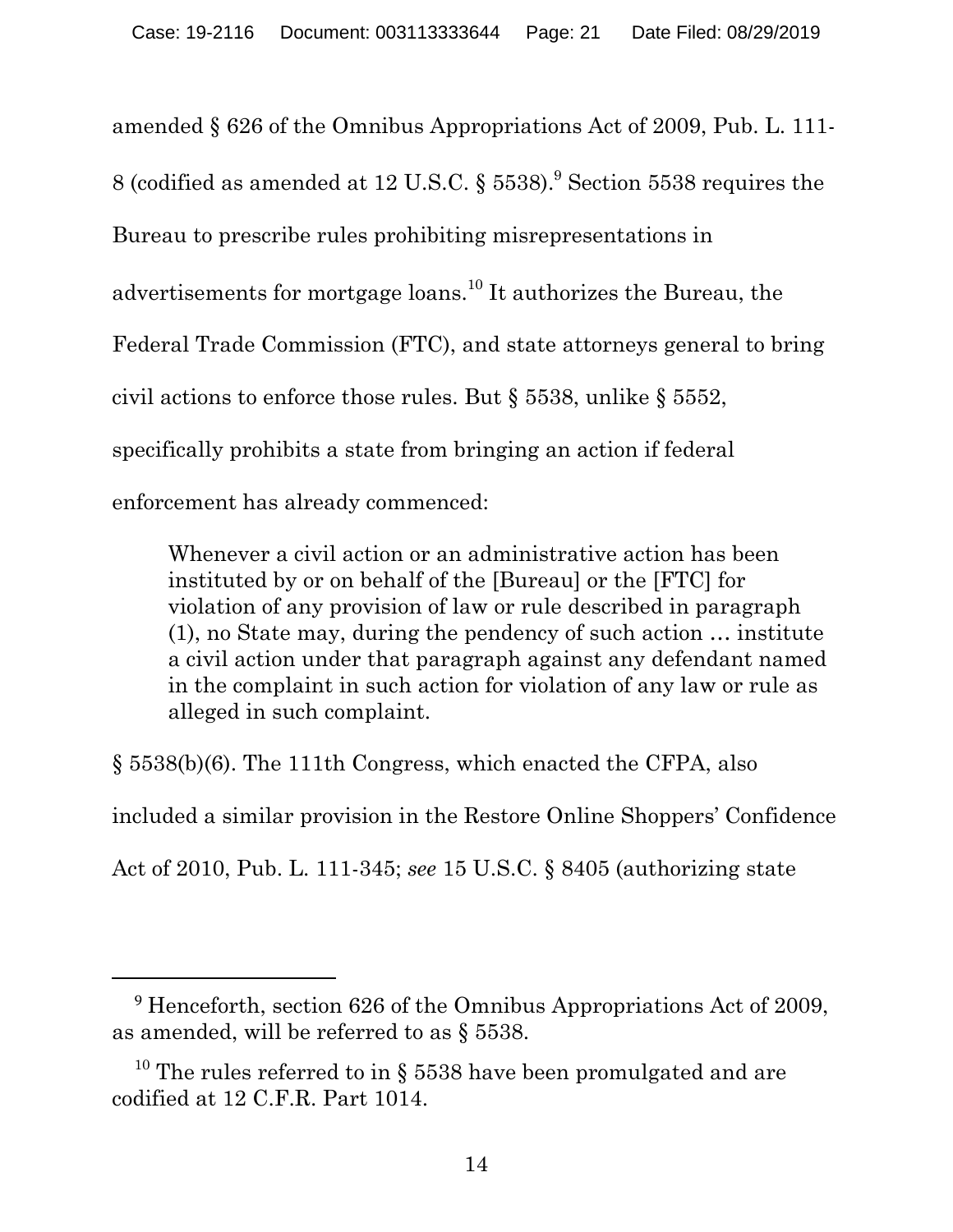enforcement, but forbidding states from commencing action during the pendency of an action by the FTC).

Indeed, there is similar language in a wide variety of other recent statutes, authorizing enforcement actions by states, but specifically restricting those actions once a federal agency has acted. *See*, *e.g.*, 15 U.S.C. § 45b (Consumer Review Fairness Act of 2016); 15 U.S.C. § 45c (Better Online Ticket Sales Act of 2016); 15 U.S.C. § 7804 (Sports Agent Responsibility and Trust Act of 2004); 15 U.S.C. § 7706 (Controlling the Assault of Non-Solicited Pornography and Marketing Act of 2003); 15 U.S.C. § 6504 (Children's Online Privacy Protection Act of 1998); 15 U.S.C. § 1679h (Credit Repair Organizations Act of 1996); 15 U.S.C. § 6103 (Telemarketing and Consumer Fraud and Abuse Protection Act of 1994); 15 U.S.C. § 5712 (Telephone Disclosure and Dispute Resolution Act of 1992); 47 U.S.C. § 227 (Telephone Consumer Protection Act of 1991);15 U.S.C. § 1681s (Fair Credit Reporting Act of 1970); 15 U.S.C. § 2073 (Consumer Product Safety Act); 21 U.S.C. § 337 (Federal Food, Drug, and Cosmetic Act).

Congress has also enacted other statutes that, like the CFPA, do not forbid state enforcement actions during the pendency of a parallel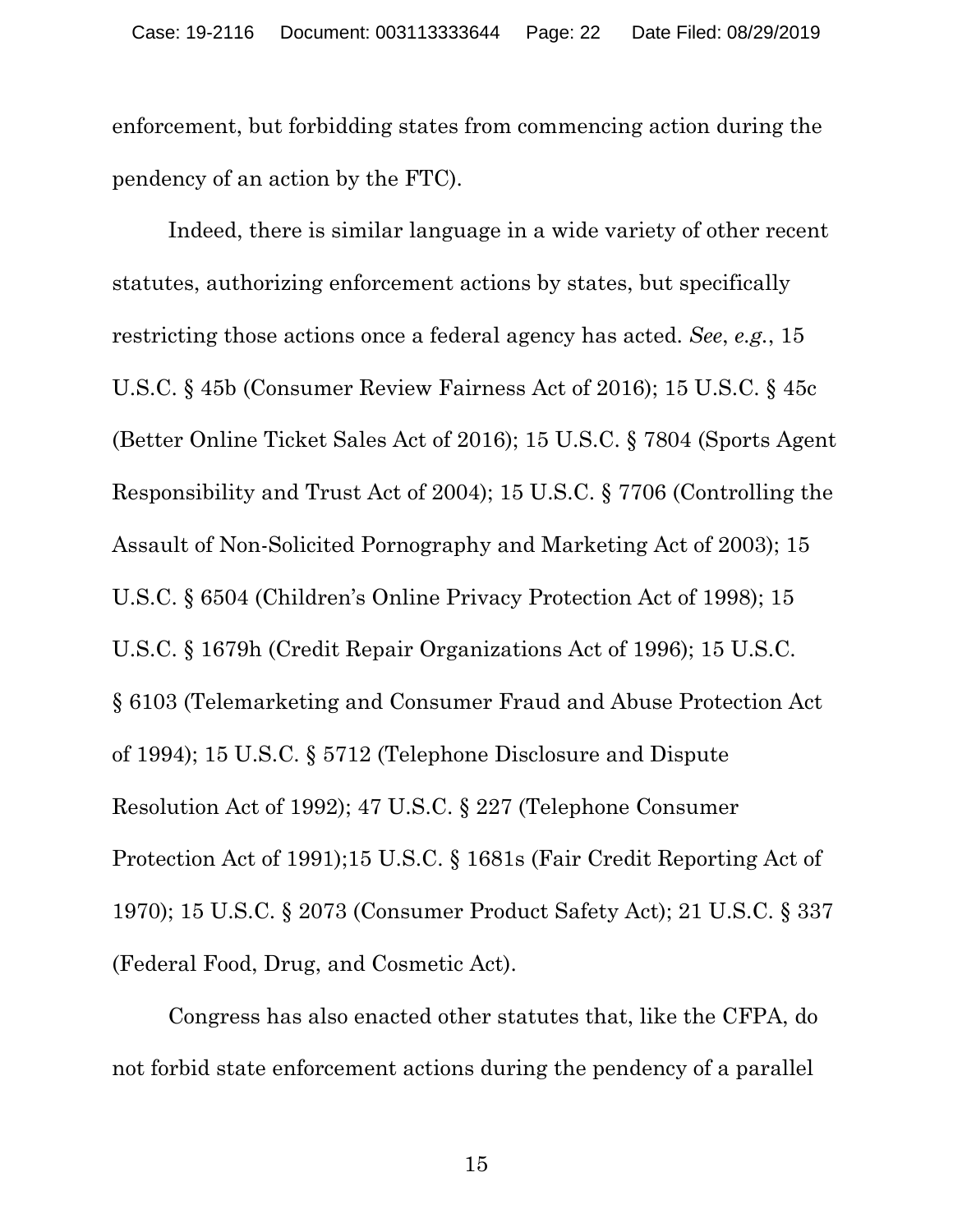federal action. *See*, *e.g.*, 15 U.S.C. § 6309 (authorizing both the United States and the states to enforce the Professional Boxing Safety Act of 1996, without any limit on state actions); 49 U.S.C. § 32709 (authorizing both the United States and states to enforce the odometer tampering provisions of the Motor Vehicle Information and Cost Savings Act, without limit on state actions); 7 U.S.C. § 13a-2 (permitting states to enforce provisions of the Commodity Exchange Act without any limit based on the pendency of federal enforcement); 12 U.S.C. 2607 (same with respect to the Real Estate Settlement Procedures Act); 15 U.S.C. § 1640 (same with respect to the Truth in Lending Act); 49 U.S.C. § 14711 (same with respect to the Motor Carrier Safety Act).

So when Congress wants to authorize state enforcement of a federal law but wants to limit so-called "copycat" claims, it does so specifically. It did not do so when it enacted § 5552.

#### **B. Congress did not implicitly prohibit parallel federal and state actions to enforce the CFPA**

Congress authorized states to enforce the CFPA, but did not include any language prohibiting them from bringing actions parallel to actions brought by the Bureau. So Navient attempts to find an implicit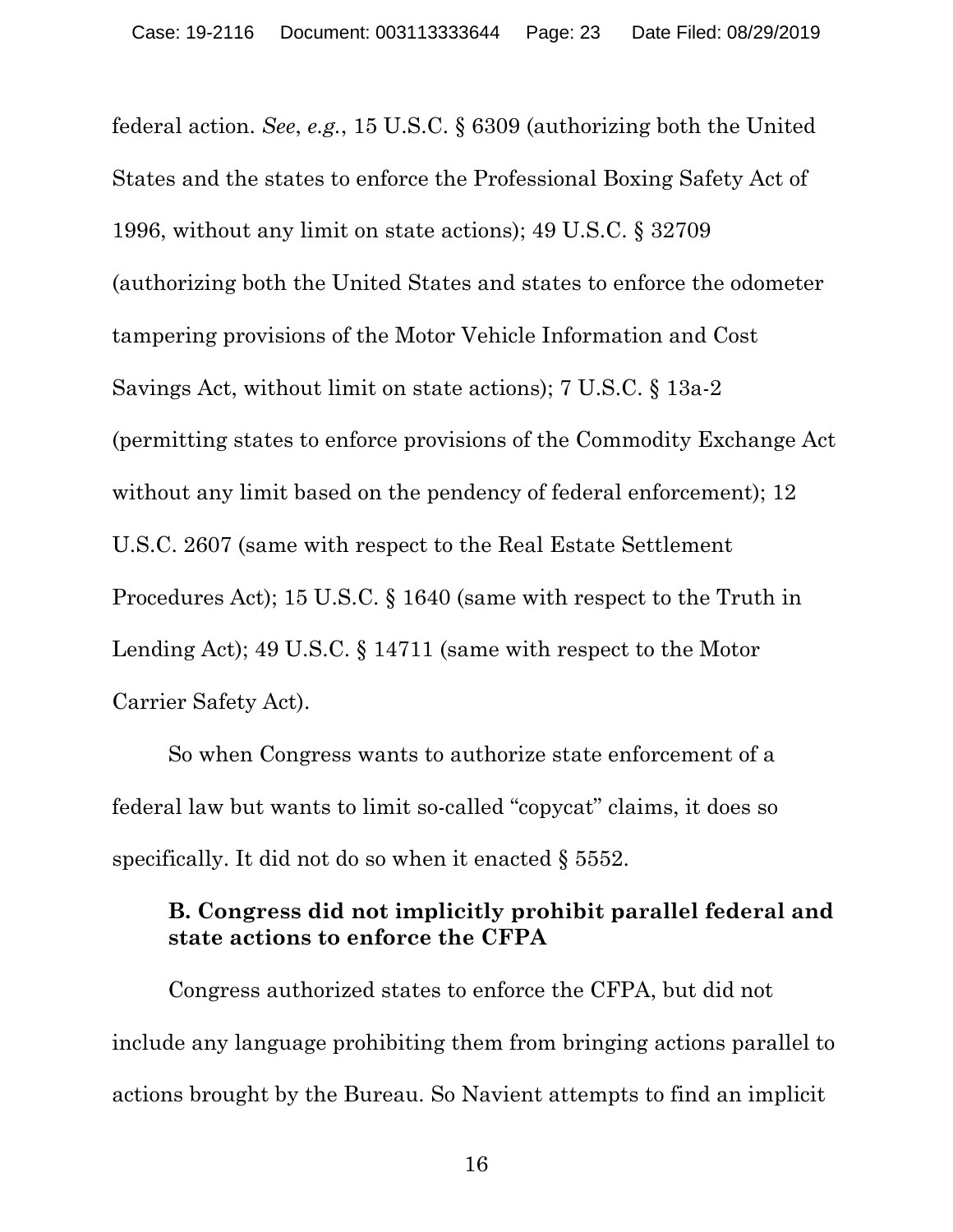prohibition. Three of its arguments are based on  $\S 5552(b)(1)$ , and one is based on  $\S$  5552(b)(2). All four arguments fail.

# **1. The notice provisions of § 5552(b)(1) do not bar parallel enforcement**

 a. Section 5552(b)(1) requires that, when a state initiates "any action in a court or other administrative or regulatory proceeding" to enforce the CFPA, it must provide the Bureau with "notice," consisting of a copy of the complaint, the identities of the parties, and the alleged facts underlying the proceeding.  $\S 5552(b)(1)(A)$ , (C). There is an additional notice requirement: the state must describe "whether there may be a need to coordinate the prosecution of the proceeding so as not to interfere with any action, including any rulemaking, undertaken by the Bureau, a prudential regulator, or another Federal agency." §  $5552(b)(1)(C)(iii)$ . Navient refers to §  $5552(b)(1)$  as a "limitation" on a state's authority to enforce the CFPA, a limitation that, Navient contends, somehow precludes a state from bringing an enforcement action that is in parallel with an action brought by the Bureau. Navient Br. at 47, 48. According to Navient, this section limits states so that the only actions they may bring are those that involve facts and legal theories "(i) about which the CFPB might not have been []aware, or (ii)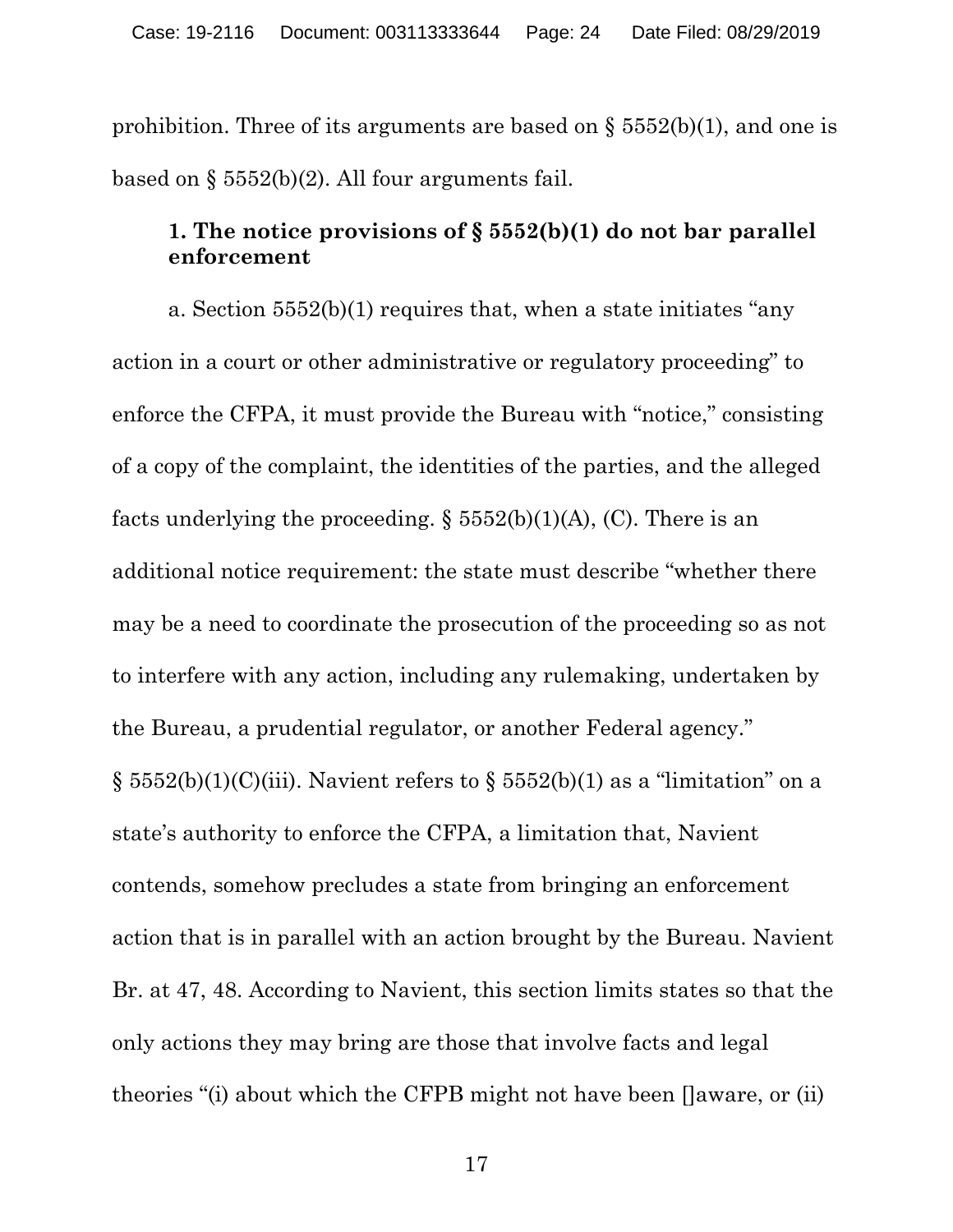which, at the very least, are not already subject to a pending CFPB lawsuit." Navient Br. at 47.

The premise of this argument – that  $\S$  5552(b)(1) imposes a limit on state actions – is incorrect. By its terms,  $\S 5552(b)(1)$  is not a limitation at all, it is merely a notice requirement – if a state wants to bring an action to enforce the CFPA, it must provide the Bureau with certain information regarding that action. And providing this notice is not even a prerequisite to the filing of the action because the state may submit its notice to the Bureau after filing its complaint "[i]f prior notice is not practicable."  $\S 5552(b)(1)(B)$ .

b. Navient next claims to have identified "the purpose" of the consultation requirement of  $\S 5552(b)(1)$ , Navient Br. at 47, 49, and it contends that, if a state brings an enforcement action parallel to one brought by the Bureau, that purpose would be frustrated. Navient takes a tail-wagging-the-dog approach to identifying the purpose of § 5552(b)(1). It finds the purpose of the entire paragraph in one of its subparagraphs:  $\S 5552(b)(1)(C)(iii)$ , which, once again, requires a state initiating an action to inform the Bureau whether it believes its action will "interfere with any action, including any rulemaking, undertaken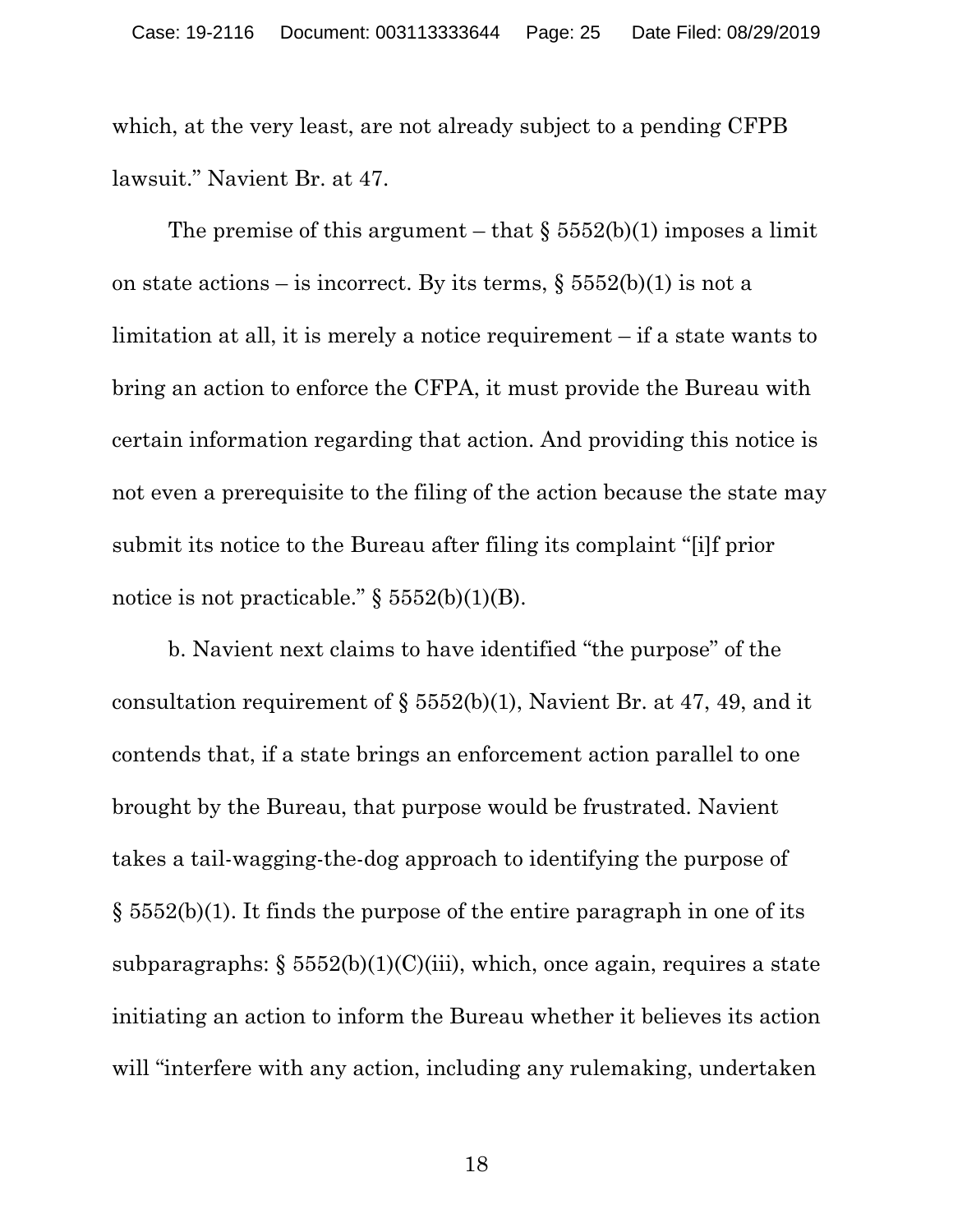by the Bureau." According to Navient, "there is no conceivable way in which the filing of a copycat lawsuit would interfere with the CFPB's action." Navient Br. at 48. Thus, it argues, when a state files an action that is in parallel with one the Bureau has brought, the state would have nothing to say with respect to  $\S 5552(b)(1)(C)(iii)$ , and  $\S 5552(b)(1)$ would therefore serve no purpose. From this, Navient concludes that § 5552(b)(1) forbids parallel state lawsuits. This argument cannot withstand scrutiny.

Even assuming Navient's dubious premise – that a state enforcement action will never conflict with one that the Bureau has brought<sup>11</sup> – § 5552(b)(1) still serves a purpose. It requires a state to provide the Bureau with a variety of information, and § 5552(b)(1)(C)(iii) identifies just one piece of that information. The Bureau may use the information obtained pursuant to  $\S$  5552(b)(1) to determine whether the state has additional facts that may be relevant to the Bureau's case, whether the state has developed new legal

 $\overline{a}$ 

 $11$  In fact, it is not hard to conceive of ways in which a parallel state action could interfere with the Bureau's action. For example, there could be conflicting discovery schedules, the cases could involve conflicting legal theories, and a state action could interfere with the Bureau's attempts to settle its litigation.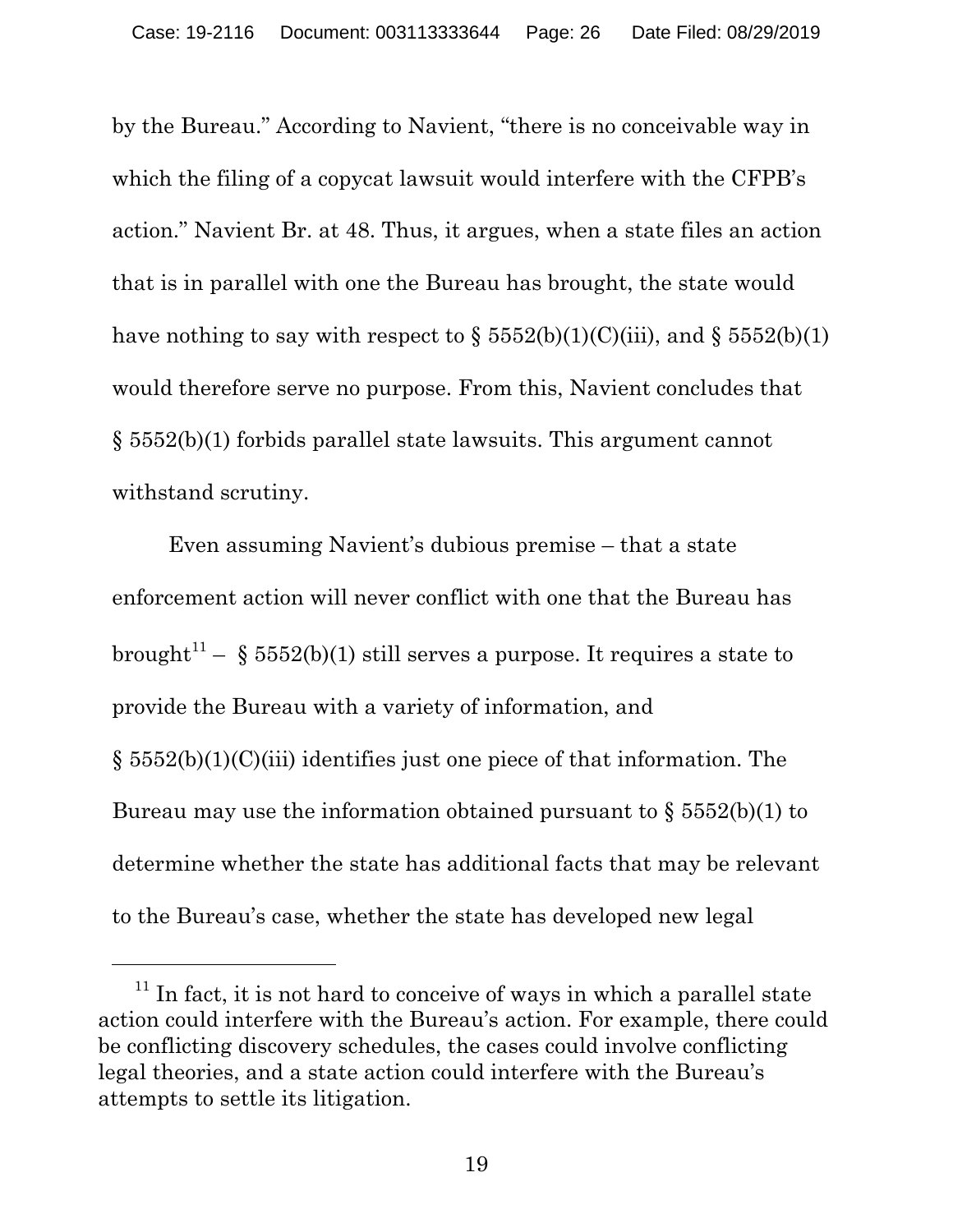theories, or whether it has uncovered particular discovery strategies. The Bureau may use the information to identify additional victims of the alleged wrongdoing, to decide whether to intervene in the state's action, or to determine whether to drop counts from its own complaint if it believes the issues will be adequately addressed by the state. And, if the Bureau believes that an enforcement action brought by a state might interfere with an action brought by the Bureau, the Bureau may use the information to coordinate with the state to limit interference.

Section 5552(b)(1)(C)(iii) requires a state to describe "*whether*  there may be a need to coordinate the prosecution of the proceeding so as not to interfere with any action … undertaken by the Bureau." (Emphasis added.) Even assuming, as Navient does, that parallel enforcement actions will never interfere with one another, all this means is that the state would comply with  $\S$  5552(b)(1)(C)(iii) by informing the Bureau that the state did not believe its enforcement action would interfere with any action taken by the Bureau.

c. Navient next argues that parallel state enforcement actions are not authorized because, in its view,  $\S 5552(b)(1)(C)(iii)$  is inapplicable if the Bureau has an ongoing court action. Navient Br. at 48-49. Navient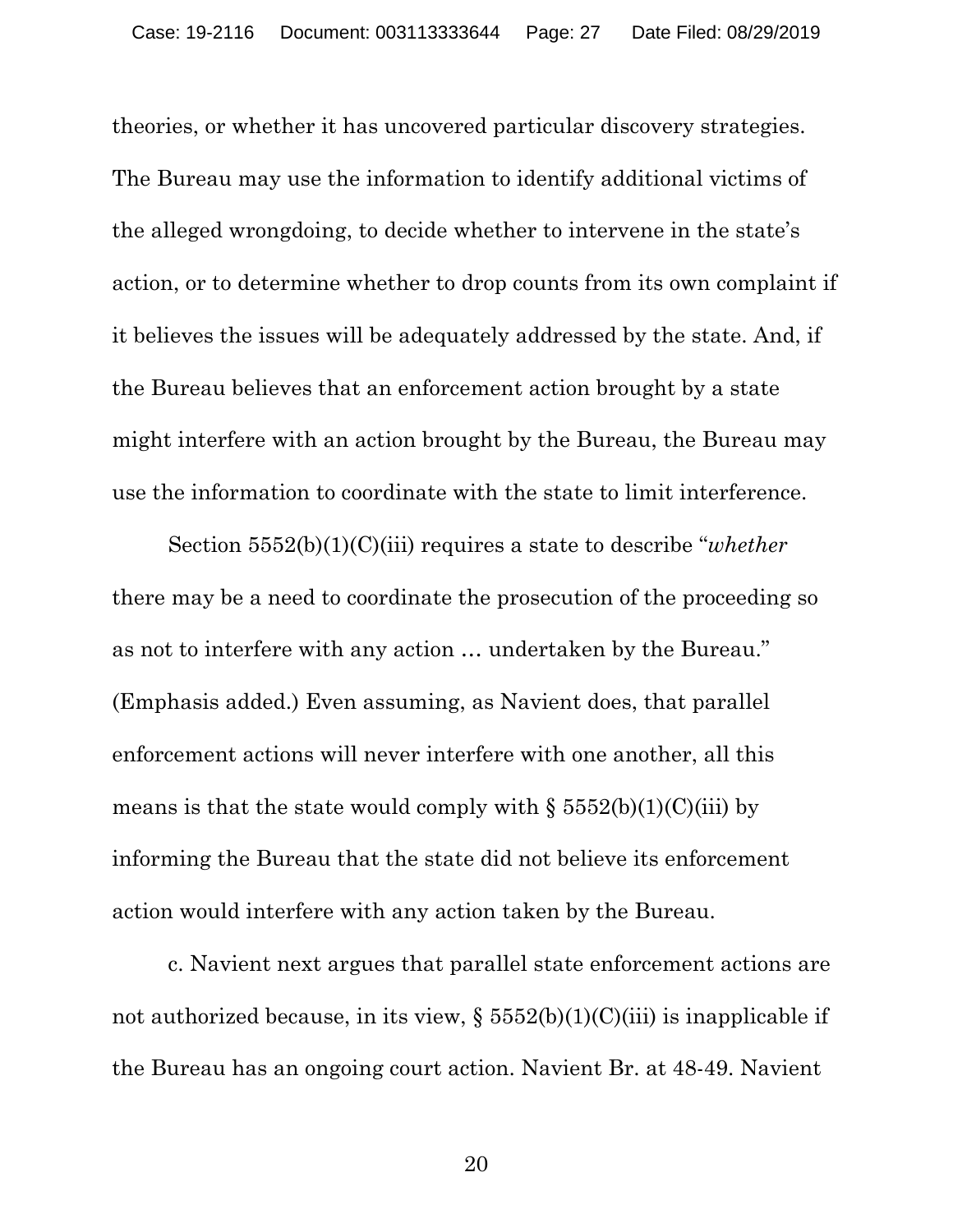focuses on the requirement in §  $5552(b)(1)(C)(iii)$  that the state indicate whether it believes there is a need to coordinate its prosecution "with any *action, including rulemaking,* undertaken by the Bureau." (Emphasis added.) Navient claims that "the statute's embedded reference to 'rulemaking' proceedings helps clarify [that] the intent of this provision is to protect ongoing regulatory proceedings – not civil litigation." Navient Br. at 48. According to Navient, because § 5552(b)(1)(C)(iii) does not apply when the Bureau has already initiated an enforcement action in court, states are forbidden from filing parallel court actions.

Even if Navient's strained interpretation were somehow correct – that the reference to "action" in  $\S 5552(b)(1)(C)(iii)$  refers only to regulatory proceedings – all that this would suggest is that  $\S$  5552(b)(1)(C)(iii) only applies if the state believes there is a need to coordinate its enforcement action with a Bureau regulatory proceeding. As explained above, Navient's interpretation of  $\S 5552(b)(1)(C)(iii)$ would mean that, if the Bureau were engaged in an enforcement action, the state could comply with  $\S 5552(b)(1)$  merely by providing the Bureau with a copy of the complaint, a description of the action, the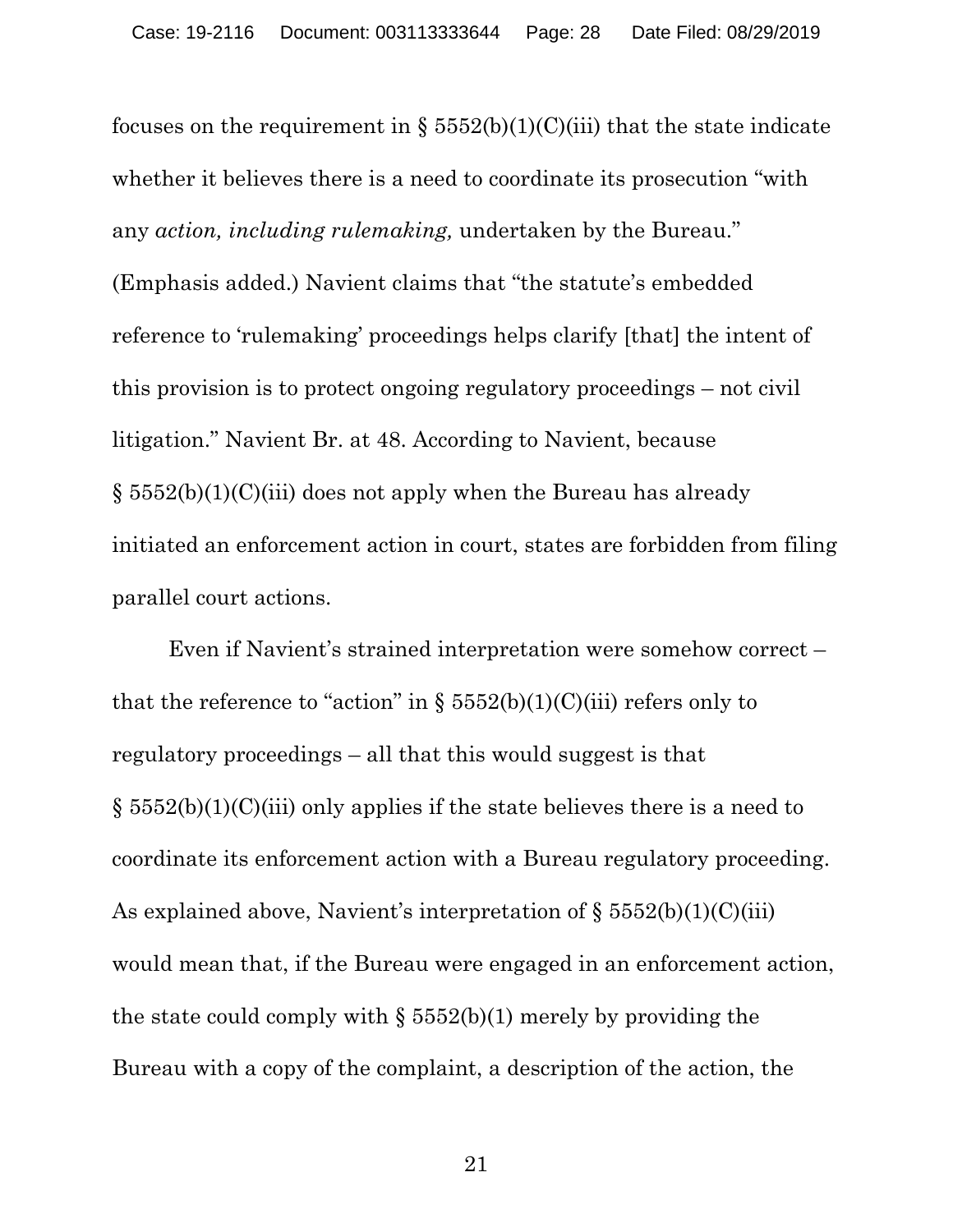identity of the parties, and a description of the alleged facts underlying the proceeding. But this interpretation would in no way preclude a state from bringing an enforcement action in parallel with an ongoing Bureau action.

In any event, Navient misinterprets  $\S 5552(b)(1)(C)(iii)$ . Navient contends that the phrase "including any rulemaking" limits the meaning of "any action." In fact, however, the word "including" "is frequently, if not generally used as a word of extension or enlargement rather than as one of limitation or enumeration." *T&N Ltd. Comm. of Equity Sec. Holders of Federal-Mogul Corp. v. Official Comm. of Unsecured Creditors (In re Fed. Mogul-Global, Inc.)*, 348 F.3d 390, 401 (3d Cir. 2003) (quoting *American Surety Co. v. Marotta*, 287 U.S. 513, 517 (1934)). And indeed, the word "action" is ordinarily used in connection with a judicial action. *BP Am. Prod. Co. v. Burton*, 549 U.S. 84, 91 (2006). So Navient's interpretation of  $\S 5552(b)(1)(C)(iii)$  is wrong – that section contemplates that a state may file a court action even when a Bureau enforcement action is ongoing.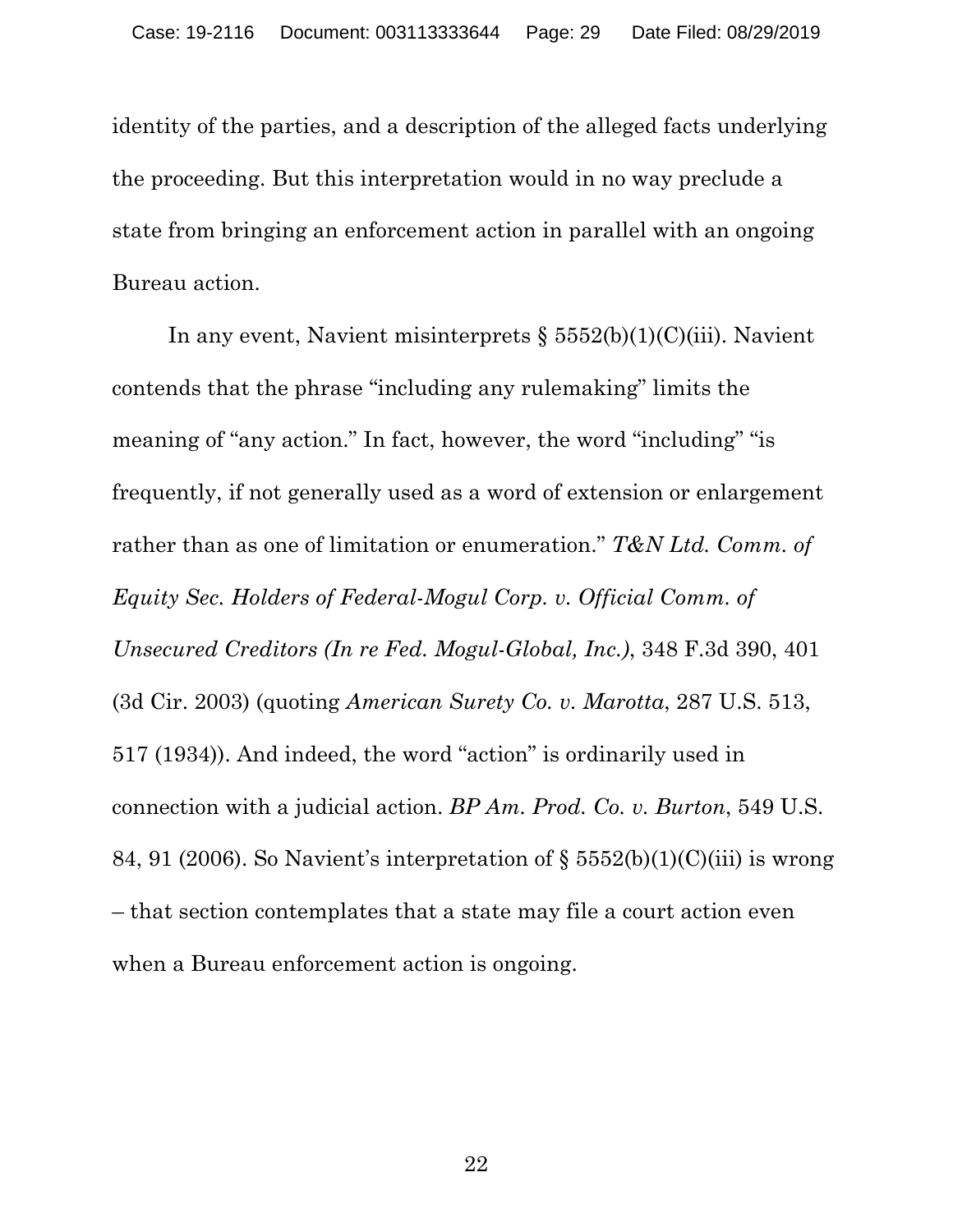## **2. The right to intervene provided by § 5552(b)(2) does not bar parallel state lawsuits**

Finally, Navient attempts to infer a limitation on state enforcement actions from  $\S$  5552(b)(2)(A). Navient Br. at 50-51. That section provides that, if a state brings an action to enforce the CFPA, "the Bureau may intervene in any action as a party." Navient argues that the clause would serve no purpose if a state filed claims parallel to claims brought by the Bureau because in such a situation the Bureau would have no need to intervene. Navient also argues that intervention would "run headlong into … the longstanding bar against having a single party-plaintiff simultaneously maintain two actions against the same defendant(s)." Navient Br. at 50 (citing *Walton v. Eaton Corp.*, 563 F.2d 66, 70 (3d Cir. 1977)).

What Navient ignores is that there is nothing mandatory about § 5552(b)(2)(A). The section merely gives the Bureau an option – it *may*  intervene in an action brought by a state. So there is nothing in the provision that limits states to bringing only those actions in which the Bureau would choose to intervene. Moreover, the provision does serve a purpose when a state files a parallel action because the Bureau might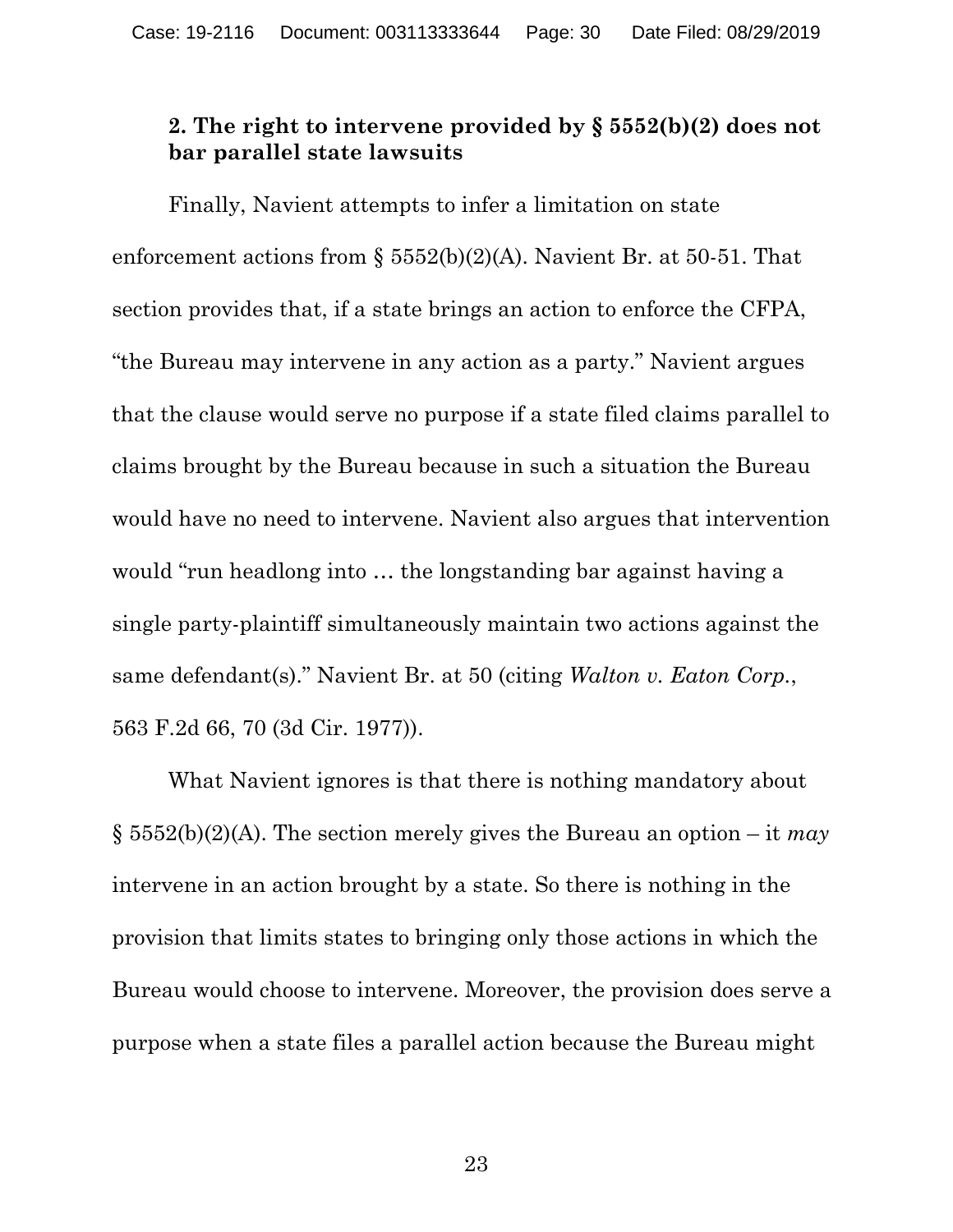choose to intervene in the state's action and dismiss its own, or move to consolidate the parallel action with its own.

Further, because the right to intervene is an option, § 5552(b)(2)(A) would not run afoul of this Court's prior-pending-action rule. *See* 77 Fed. Reg. 39114 (June 29, 2012) ("the Bureau reserves the right to intervene or otherwise participate in any action where it may lawfully do so ….") That rule only applies if two actions involving the same defendant have been filed in the same federal court. *Walton*, 563 F.2d at 70. It has no application when the state's action is filed in a different court. (Navient does not limit its challenge to parallel actions filed in the same court.) Nor would the rule preclude the Bureau from intervening in a state's action even if the action were in the same court. As this Court has explained, the appropriate remedy for a prior pending action may consist of consolidating the actions, or of staying one of the actions. *Id.* at 71. The Bureau might well choose to intervene in a state's action if it believed that consolidation of the two actions, or a stay of the state's action, would help the prosecution of its case. Thus,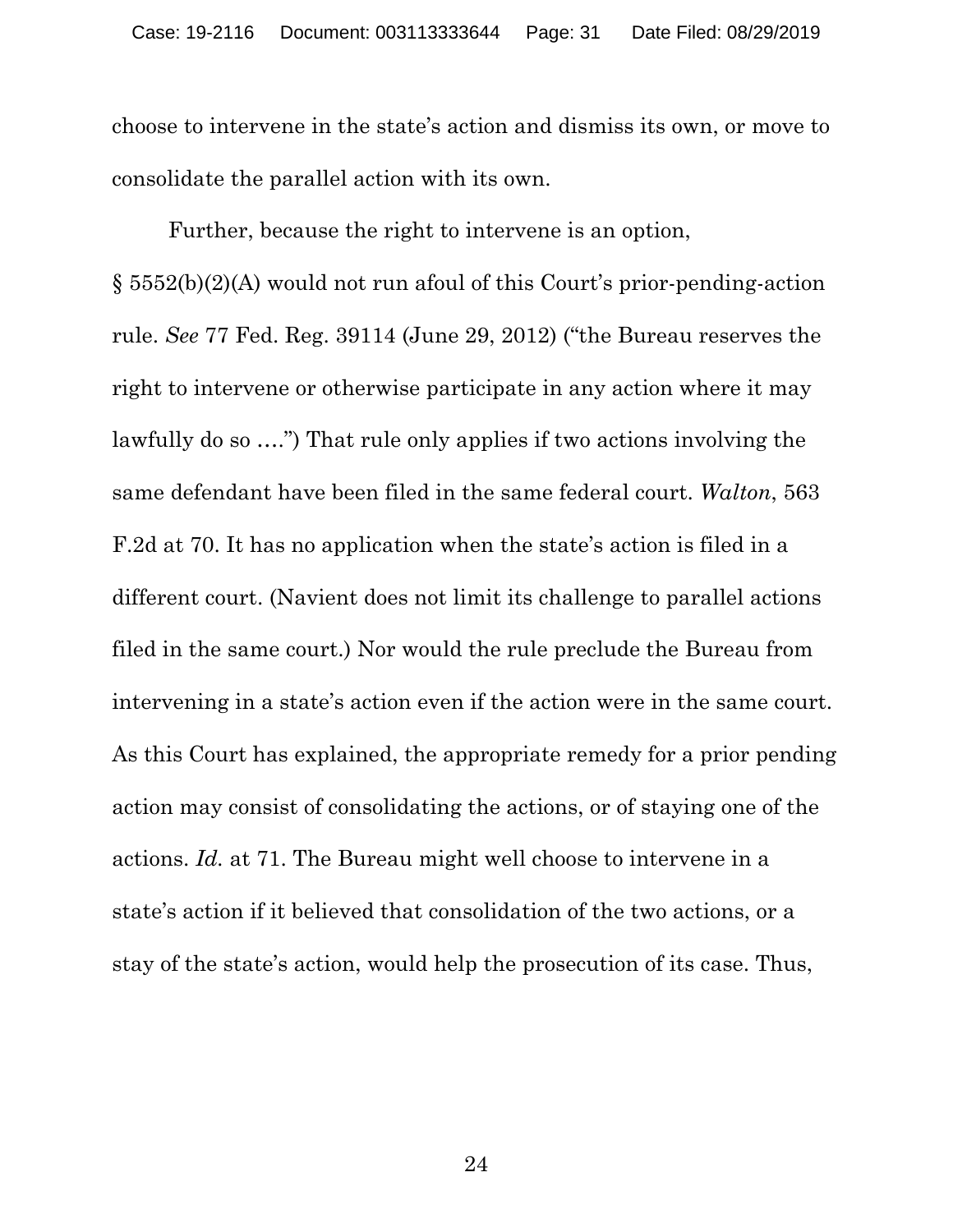nothing in §  $5552(b)(2)(A)$  precludes a state from filing an action that is parallel to an action already brought by the Bureau.<sup>12</sup>

# **C. Navient's concern regarding judicial resources does not justify dismissing Pennsylvania's complaint**

Navient claims that parallel state and federal enforcement actions risk "wasted judicial resources and … inconsistent decisions." Navient Br. at 52. But this possibility does not mean that parallel actions are precluded – there are other ways in which wasted resources and inconsistent decisions can be avoided. In particular, Fed. R. Civ. P. 42 permits defendants to move a district court to consolidate lawsuits – or parts of lawsuits – into a single proceeding if they involve "common question[s] of law or fact."13 This mechanism is available even for actions (unlike this action) that are filed in different districts, provided

 $\overline{a}$ 

<sup>12</sup> Navient contends that *Navajo Nation v. Wells Fargo & Co.*, 344 F. Supp. 3d 1292 (D.N.M. 2018), "held that copycat claims are not permitted." Navient Br. at 52. In fact, that case dealt with issues of claim preclusion, not with whether a state could pursue CFPA claims parallel to claims brought by the Bureau. Indeed, the court held that "the CFPA does not specifically prohibit successive enforcement actions." *Navajo Nation*, 344 F. Supp. 3d at 1307.

<sup>&</sup>lt;sup>13</sup> Navient's argument on this point is somewhat disingenuous because the Bureau sought to consolidate its case with Pennsylvania's pursuant to Fed. R. Civ. P. 42, but Navient opposed the Bureau's request. *See* CFPB ECF 81 at 14, 17.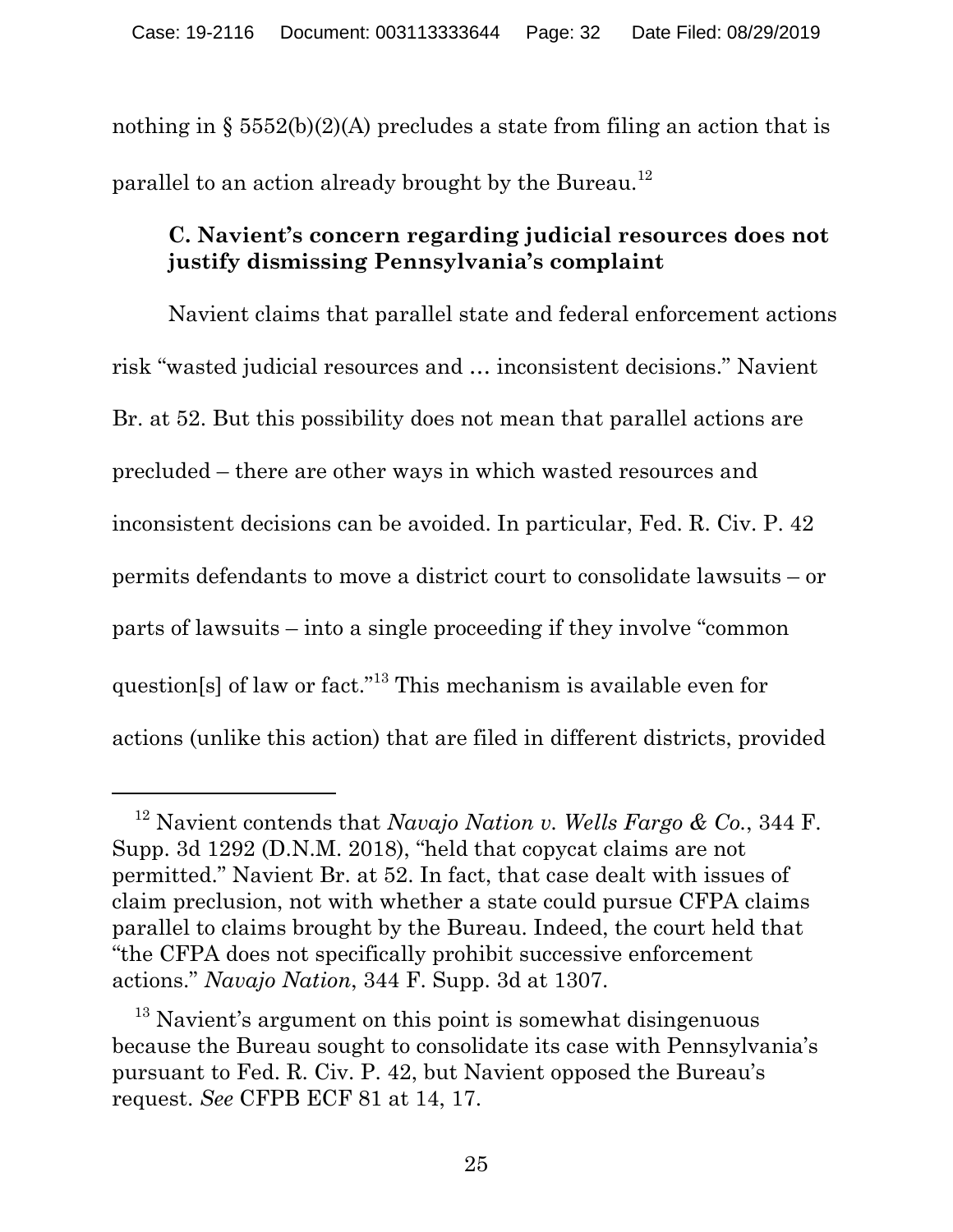one of the courts agrees to transfer its case to the other court. *See* 28 U.S.C. § 1404; 9A Charles A. Wright & Arthur R. Miller, *Federal Practice and Procedure* § 2382 (3d ed. 2008) ("Actions pending in different districts may not be consolidated under Rule 42(a), but the possibility of consolidation may be a factor in persuading a court to transfer one of the actions to the district where the other is pending."). Indeed, even in the absence of a motion, courts may consolidate all or part of separate actions in order to conserve judicial resources and avoid conflicting judgments. *See* Fed. R. Civ. P. 42. Accordingly, Navient's supposed concerns over judicial resources does not justify the creation of a limitation on states' authority under § 5552, a limitation that Congress declined to create.

#### **D. The canon of constitutional avoidance does not support Navient's interpretation**

In a final attempt to support its faulty interpretation of § 5552, Navient contends that if § 5552 permits states to brings claims that are in parallel with claims brought by the Bureau, § 5552 would violate both the Take Care Clause of the Constitution, U.S. Const. art. II, § 3, and the Appointments Clause, *id.* § 2. Navient Br. at 53-56. Navient contends that § 5552 violates the Take Care Clause because, if "at least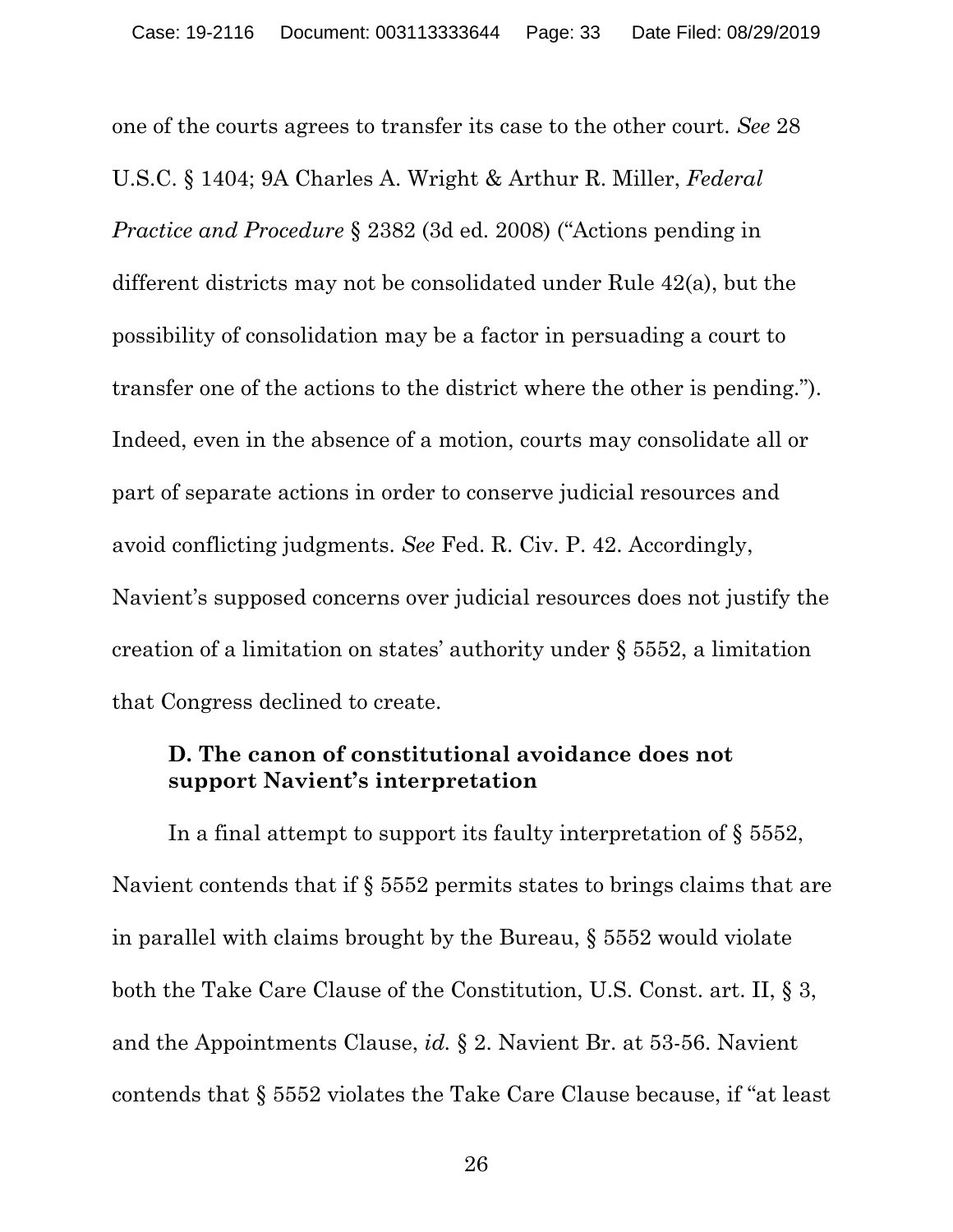50 different state attorneys general" can enforce the CFPA, then the President would "have no power to control the myriad litigation decisions that state attorneys general might make." Navient Br. at 54. And Navient argues that § 5552 would violate the Appointments Clause because the attorneys general who may enforce the CFPA "have not been appointed by the President, courts of law, or the head of a department." Navient Br. at 55. Navient's constitutional arguments are not grounds for adopting its implausible interpretation of § 5552. Moreover, Navient has not (and cannot) bring a freestanding constitutional challenge to § 5552. This Court should not, therefore, reach the arguments. If it does, however, it should reject them as meritless.

Navient invokes the canon of constitutional avoidance as grounds for interpreting § 5552 as prohibiting parallel enforcement actions. But constitutional avoidance – a tool of statutory interpretation – does not license this Court to depart from the clear text of the statute. Rather, the canon "is a tool for choosing between competing *plausible* interpretations of a statutory text, resting on the reasonable presumption that Congress did not intend the alternative which raises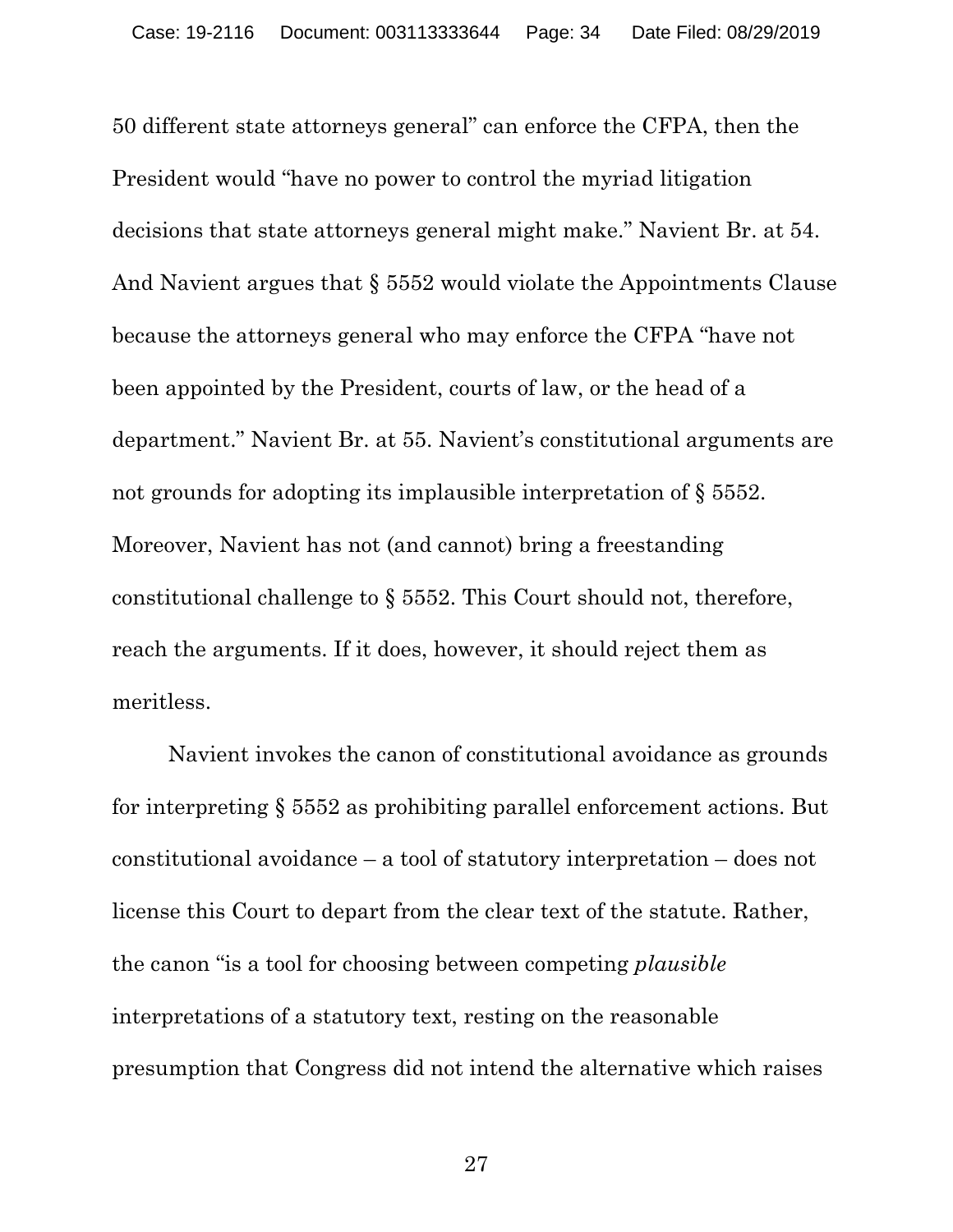serious constitutional doubts." *Clark v. Martinez*, 543 U.S. 371, 381 (2005) (emphasis added). But as explained above, Navient has not advanced a plausible interpretation of § 5552 that would bar parallel state enforcement actions.

In addition, Navient's arguments in no way depend upon the premise of the issue certified by this Court for interlocutory review: Pennsylvania's concurrent enforcement action. Instead, Navient's constitutional arguments would apply to any state enforcement of the CFPA, regardless of whether the Bureau has also brought an action against the same defendant advancing the same claims.14 But it is not plausible to interpret § 5552 as prohibiting all state enforcement of the CFPA, as Navient conceded when it stated that "the CFPA unquestionably permits state attorneys general to file CFPA claims." Navient Br. at 25. Accordingly, the canon of constitutional avoidance, which again permits courts to choose between plausible interpretations to *avoid* constitutional issues, has no application to the interpretation of § 5552. Section 5552 (like the myriad other federal statutes that

-

 $14$  Indeed, the premise of Navient's challenge goes even further: to any provision in any federal law that permits states (and by logical extension, private parties) to enforce federal law.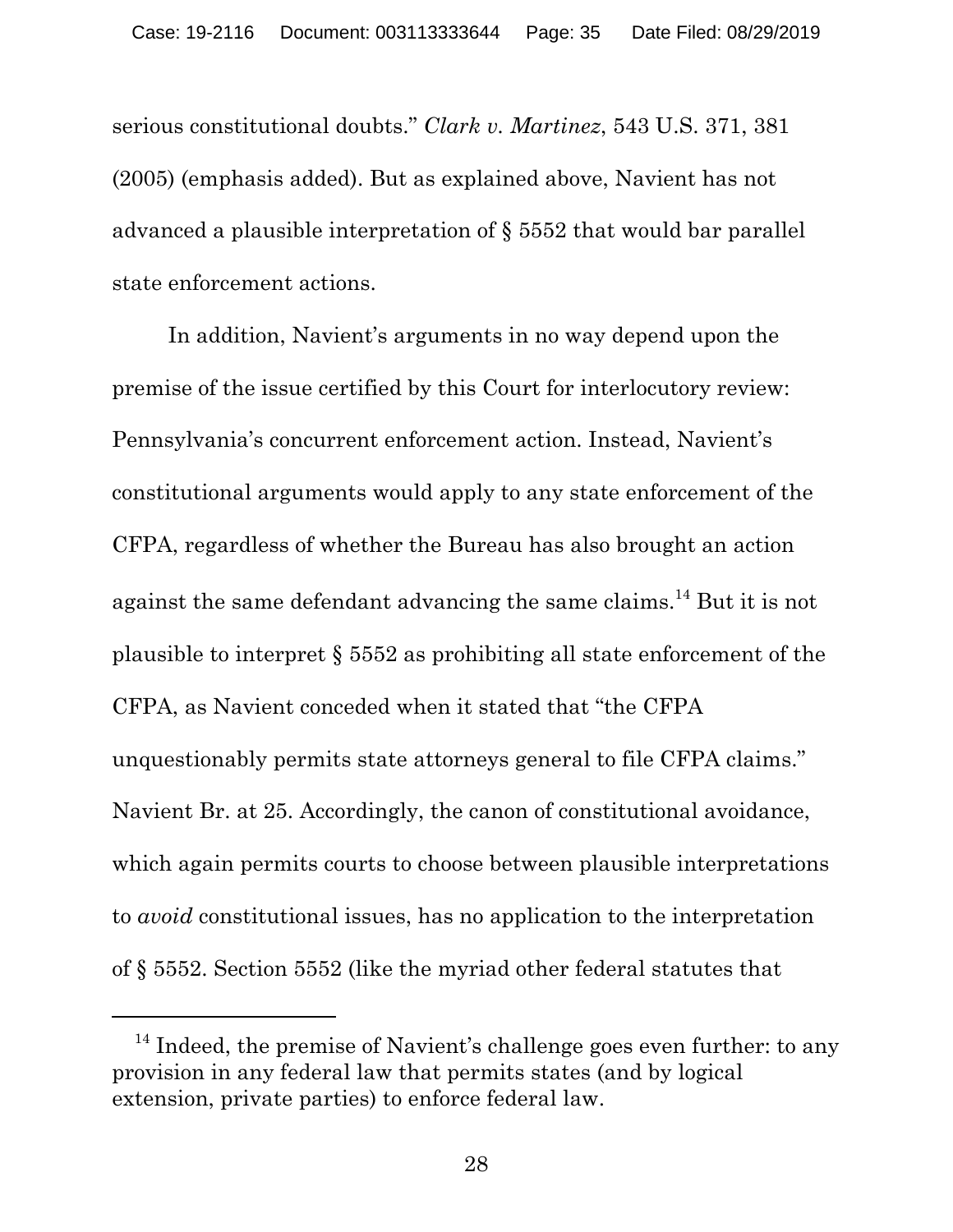permit state enforcement actions) is either constitutional, or it is not. But there is no plausible construction that would avoid the constitutional issues that Navient raises, and therefore the canon has no application.

This Court should not reach the constitutional issues Navient has raised. Navient has not brought a freestanding constitutional challenge to § 5552 in this Court. Nor could it because it did not raise such a challenge below. This Court "has consistently held that it will not consider issues that are raised for the first time on appeal." *Johnson v. Wynn's Extended Care, Inc.*, 635 Fed. Appx. 59, 60 (3d Cir. 2015) (quoting *Harris v. City of Philadelphia*, 35 F.3d 840, 845 (3d Cir.  $1994)$ ).<sup>15</sup>

In sum, because Navient has failed to advance a plausible interpretation of § 5552 that would avoid the constitutional issues it raises, and because it has otherwise waived the constitutional arguments it now raises, this Court need not – and indeed should not – address those arguments at all.

 $\overline{a}$ 

<sup>&</sup>lt;sup>15</sup> In addition, this Court's narrow order permitting interlocutory review specifically limited the appeal to two discrete issues, neither one of which involved a challenge to the constitutionality of the CFPA.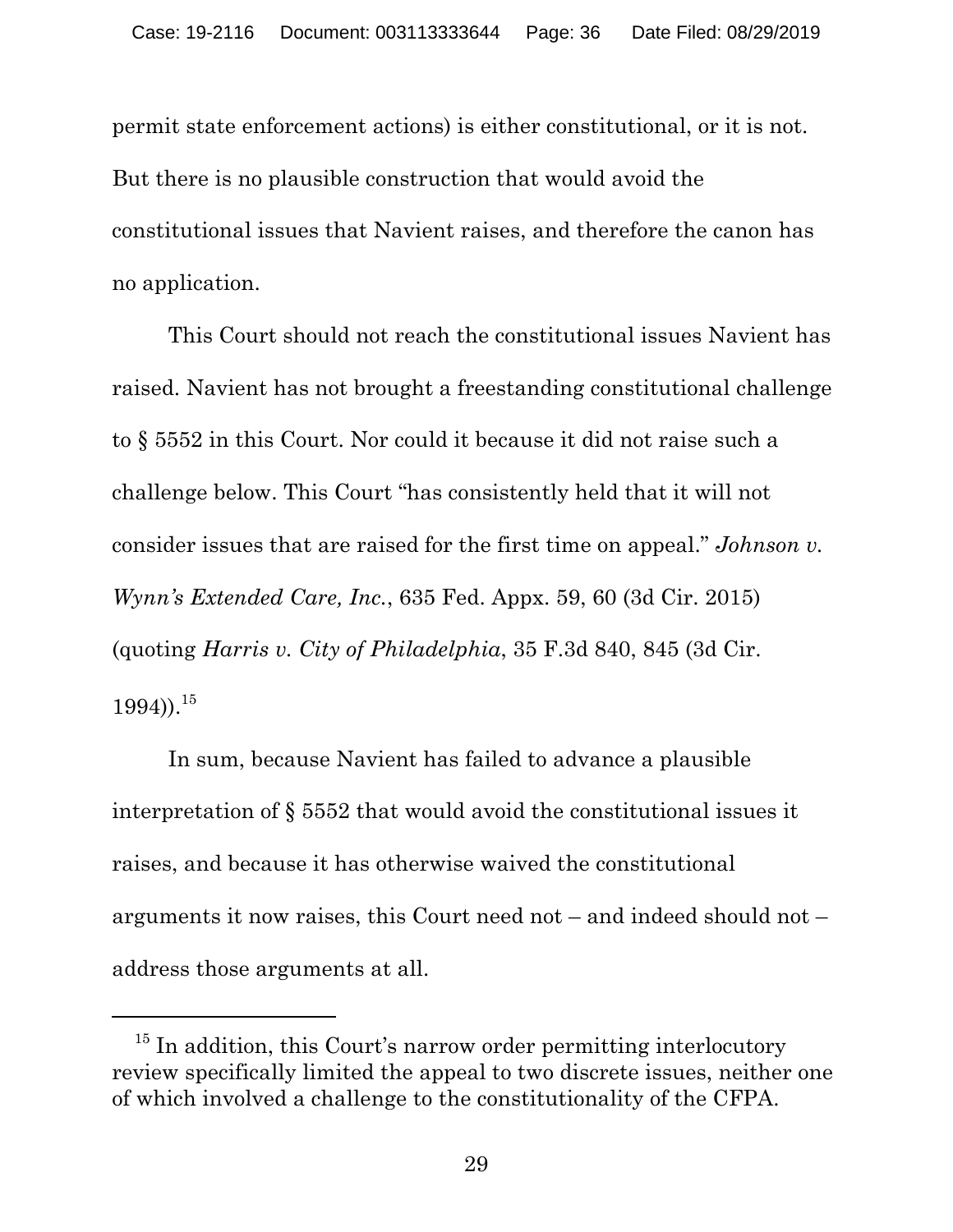In any event, there is no merit to Navient's arguments regarding the constitutionality of § 5552, properly interpreted. Although the Bureau is not aware of any case addressing the applicability of the Take Care Clause or the Appointments Clause to § 5552, the core premise of Navient's argument – that a state bringing suit under § 5552 acts on behalf of the United States – is plainly incorrect. A state that brings suit under § 5552 is litigating on its own behalf, and its actions do not bind the United States. That the state's suit may also vindicate a federal interest in remedying and deterring unfair, deceptive, or abusive acts or practices by lenders does not change that fact. As the Fifth Circuit explained in rejecting a Take Care Clause challenge to the qui tam provisions of the federal False Claims Act (FCA), 31 U.S.C. §§ 3729 et seq., the Take Care Clause "does not require Congress to prescribe litigation by the Executive as the *exclusive* means of enforcing federal law." *Riley v. St. Luke's Episcopal Hosp.*, 252 F.3d 749, 753 (5th Cir. 2001) (en banc) (emphasis in original).

For similar reasons, there is no merit to Navient's Appointments Clause challenge. The Appointments Clause specifies the permissible means of appointing "Officers of the United States" to public offices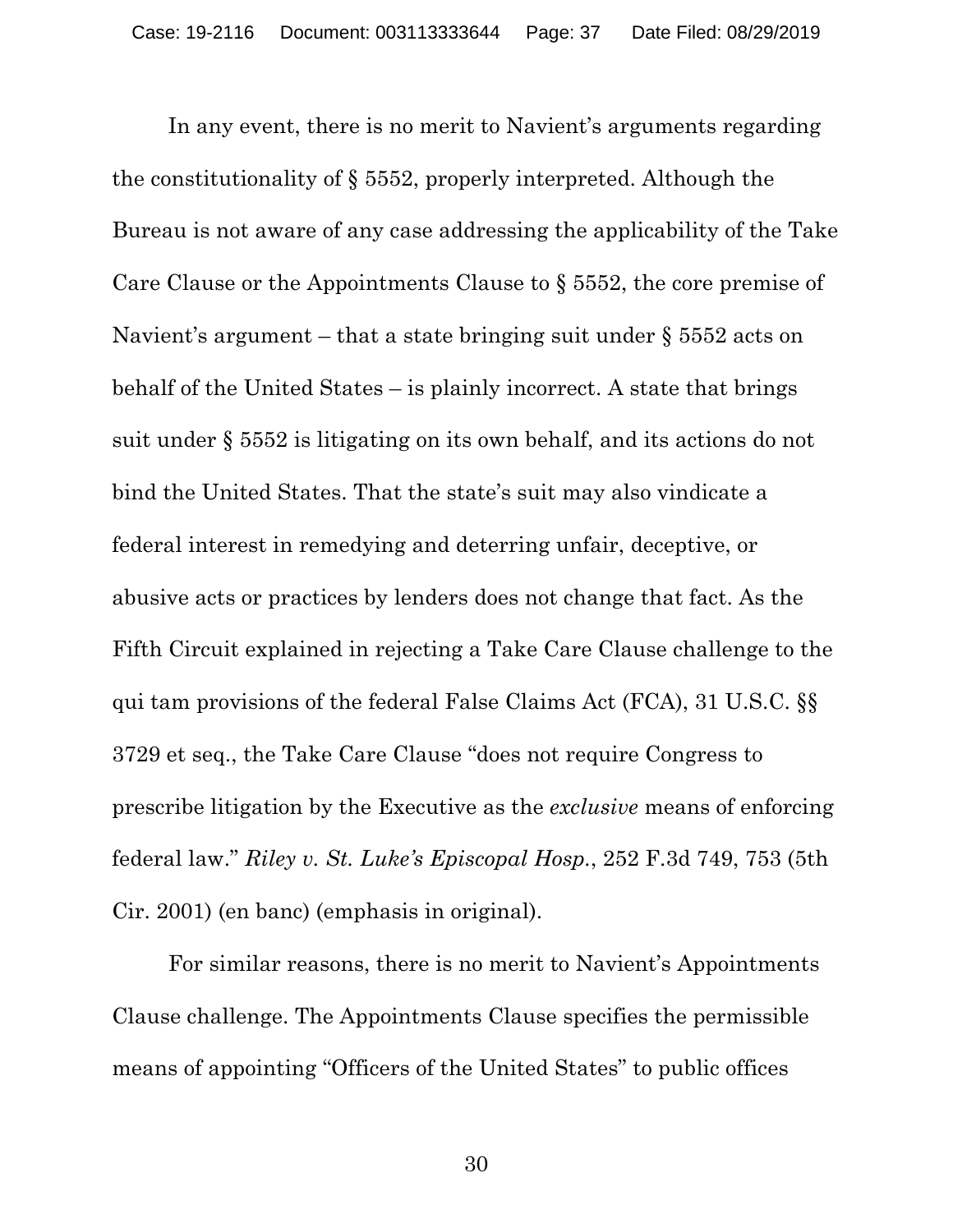"established by Law." U.S. Const. Art. II, § 2, Cl. 2. States that bring suit under § 5552 do not act on behalf of the United States, much less hold a United States office "established by Law." *Id.* Nor do they possess the practical indicia of federal officers, which include "tenure, duration, emolument, and duties." *United States v. Hartwell*, 73 U.S. (6 Wall.) 385, 393 (1868). A state does not "occupy a 'continuing'" federal "position established by law"; the state is instead simply a litigant bringing suit to vindicate its own interests. *See Lucia v. SEC*, 138 S. Ct. 2044, 2051 (2018) (citation omitted).<sup>16</sup>

 $\overline{a}$ 

<sup>16</sup> Navient's reliance on *Morrison v. Olson*, 487 U.S. 654 (1988), is misplaced. The question in *Morrison* was whether an independent counsel was a principal or inferior officer for purposes of the Appointments Clause. Here, by contrast, the issue is not whether an officer of the United States is inferior or principal, but rather whether a state that brings suit under § 5552 is an officer at all. This case underscores the point: the Bureau's proceeding against Navient is being litigated by Bureau attorneys who are in no way bound by Pennsylvania's actions or litigation decisions. Thus, a state bringing suit under § 5552 is more aptly analogized, not to a federal attorney who represents the United States in litigation, but to a plaintiff who asserts a private right of action under a federal statute.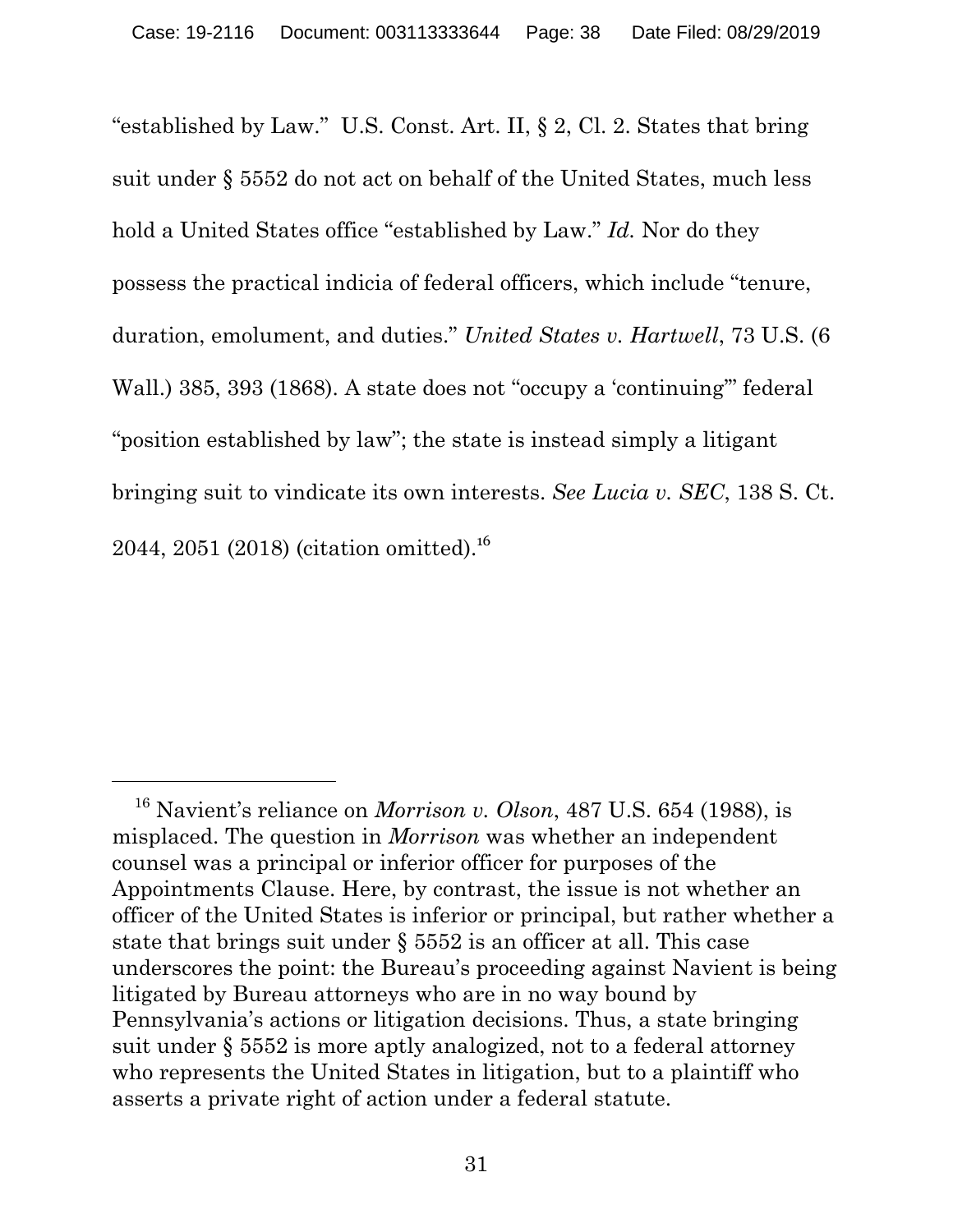## **CONCLUSION**

For the foregoing reasons, Pennsylvania may, pursuant to the CFPA, bring an enforcement action against Navient that is parallel to one brought by the Bureau.

August 29, 2019

Respectfully submitted,

Mary McLeod *General Counsel*  John R. Coleman *Deputy General Counsel*  Steven Y. Bressler *Assistant General Counsel* 

/s/ *Lawrence DeMille-Wagman*

Lawrence DeMille-Wagman *Senior Litigation Counsel*  Consumer Financial Protection Bureau 1700 G Street, N.W. Washington, D.C. 20552 (202) 435-7957 (telephone) (202) 435-7024 (fax) lawrence.wagman@cfpb.gov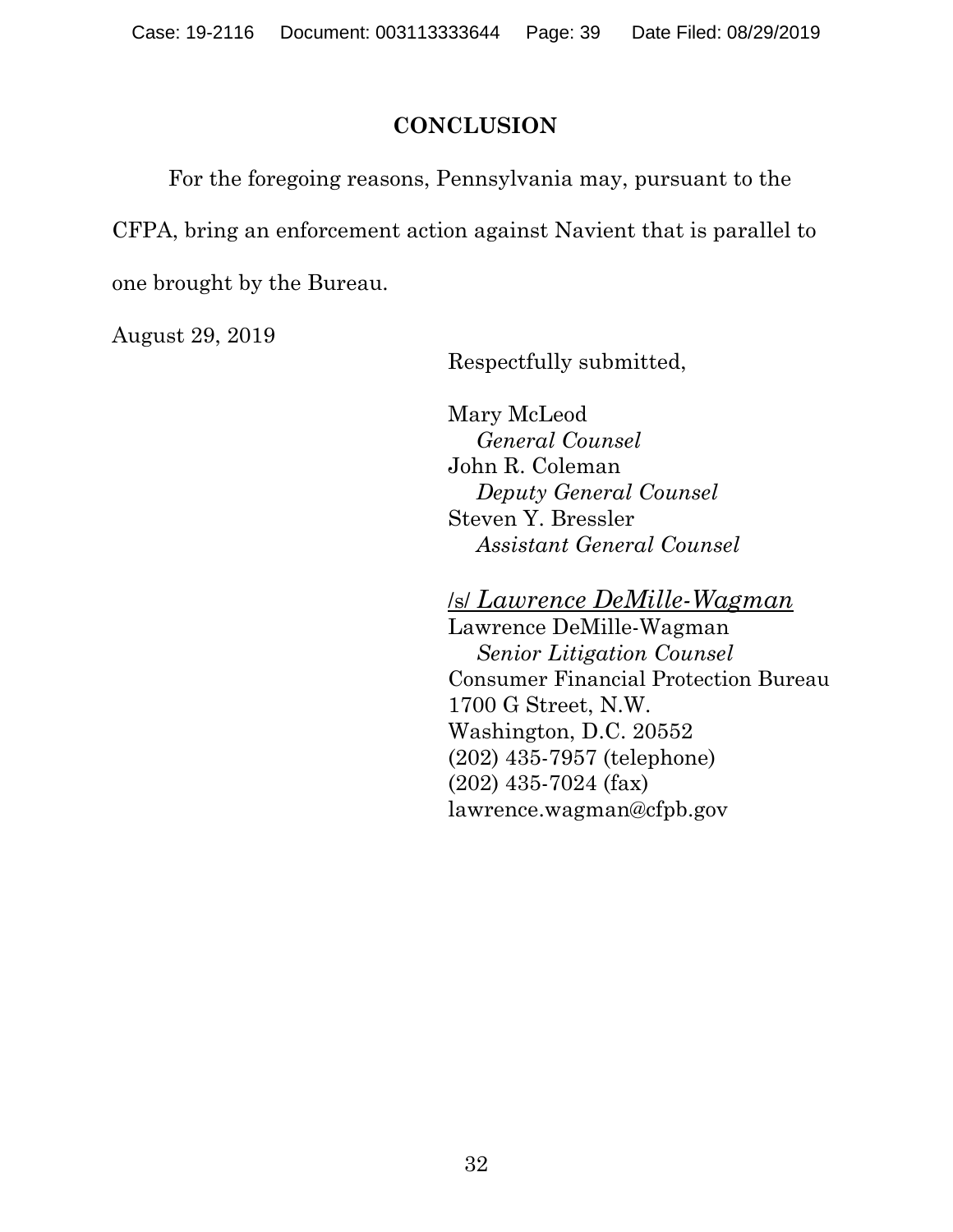#### **COMBINED CERTIFICATIONS**

## **A. COMPLIANCE WITH TYPE-VOLUME LIMIT, TYPEFACE REQUIREMENTS, AND TYPE-STYLE REQUIREMENTS**

1. This brief complies with the type-volume limit of Fed. R. App. P. 29(a)(5) because it contains 6340 words (excluding the parts of the brief exempted by Fed. R. App. P. 32(f)).

2. This brief complies with the typeface requirements of Fed. R. App. P. 32(a)(5) and the type-style requirements of Fed. R. App. P. 32(a)(6) because it has been prepared in a proportionally spaced typeface using Microsoft Word 2016, in 14-point Century Schoolbook.

#### **B. BAR MEMBERSHIP**

All signatories to this brief are attorneys who work for a federal government agency.

#### **C. IDENTICAL COMPLIANCE OF BRIEFS**

I certify that the text of the electronically filed brief is identical to the text of the original copies that were sent on August 29, 2019, to the Clerk of the Court of the United States Court of Appeals for the Third Circuit.

#### **D. PERFORMANCE OF VIRUS CHECK**

I certify that on August 28, 2019, I performed a virus check on the electronically filed copy of this brief using Windows Defender Antivirus Version 1.301.12.0. No virus was detected.